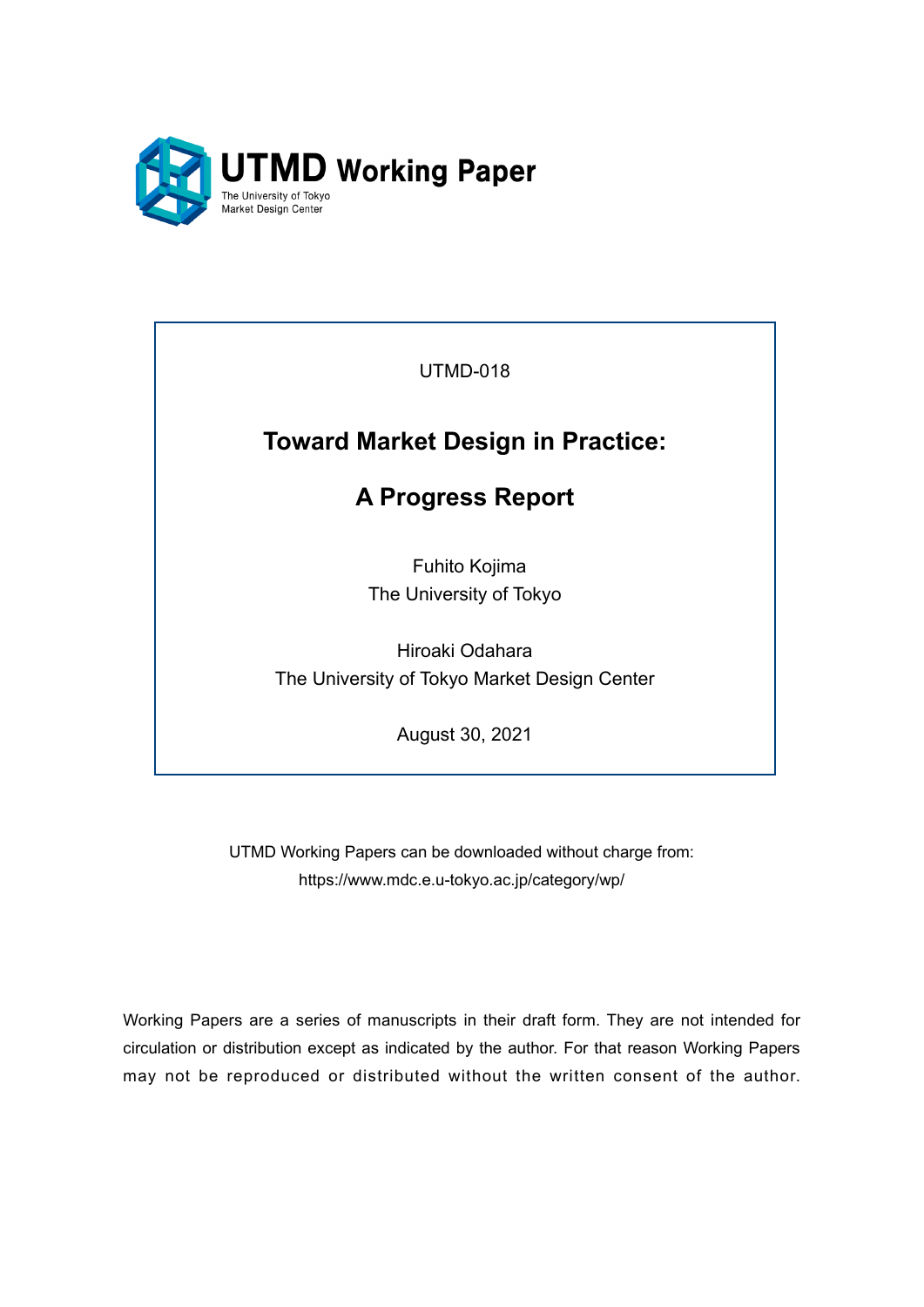# TOWARD MARKET DESIGN IN PRACTICE: A PROGRESS REPORT

FUHITO KOJIMA AND HIROAKI ODAHARA

Abstract. In recent years, many developments have been made in matching theory and its applications to market design. This paper surveys some selected topics from this research area and describe our own work. We also describe the newly established University of Tokyo Market Design Center (UTMD), which works as a vehicle for practical implementation.

JEL Classification Numbers: C78, D47, D71.

Keywords: matching theory, market design, daycare seat allocation, labor market, personnel assignment, the University of Tokyo Market Design Center (UTMD)

### 1. INTRODUCTION

During our lifetime, we face a lot of "matching problems." Job market is a matching problem between students and employers such as firms, while school/college entrance is a matching problem between children/students and schools/colleges, for instance. For a parent of small children, hunt for a slot in a nursery school/daycare may be a daunting matching problem. Assignment of medical resources such as vaccines is a large-scale and high-stake matching problem that is attracting a lot of attention in the face of global pandemic.

Matching theory is a study of how to match different entities in desirable manners, e.g., individuals with individuals, individuals with institutions, and individuals with goods or services. By now the field has a long tradition with numerous contributions, with its origin dating back to at least the seminal theoretical contribution by Gale and Shapley (1962) and its economic application by Roth (1984).

Date: August 30, 2021.

Kojima: Department of Economics, The University of Tokyo, Japan, fuhitokojima1979@gmail.com. Odahara: Department of Economics, The University of Tokyo, Japan, h.bay.odahara@gmail.com. This paper was prepared for the Nakahara prize lecture in 2021. We received helpful comments from Yuichiro Kamada, Shingo Maeda, Akira Matsushita, Daisuke Moriwaki, Yusuke Narita and Yasutora Watanabe. Nanami Aoi provided excellent research assistance. Kojima gratefully acknowledges financial support by JSPS KAKENHI Grant-In-Aid 21H04979.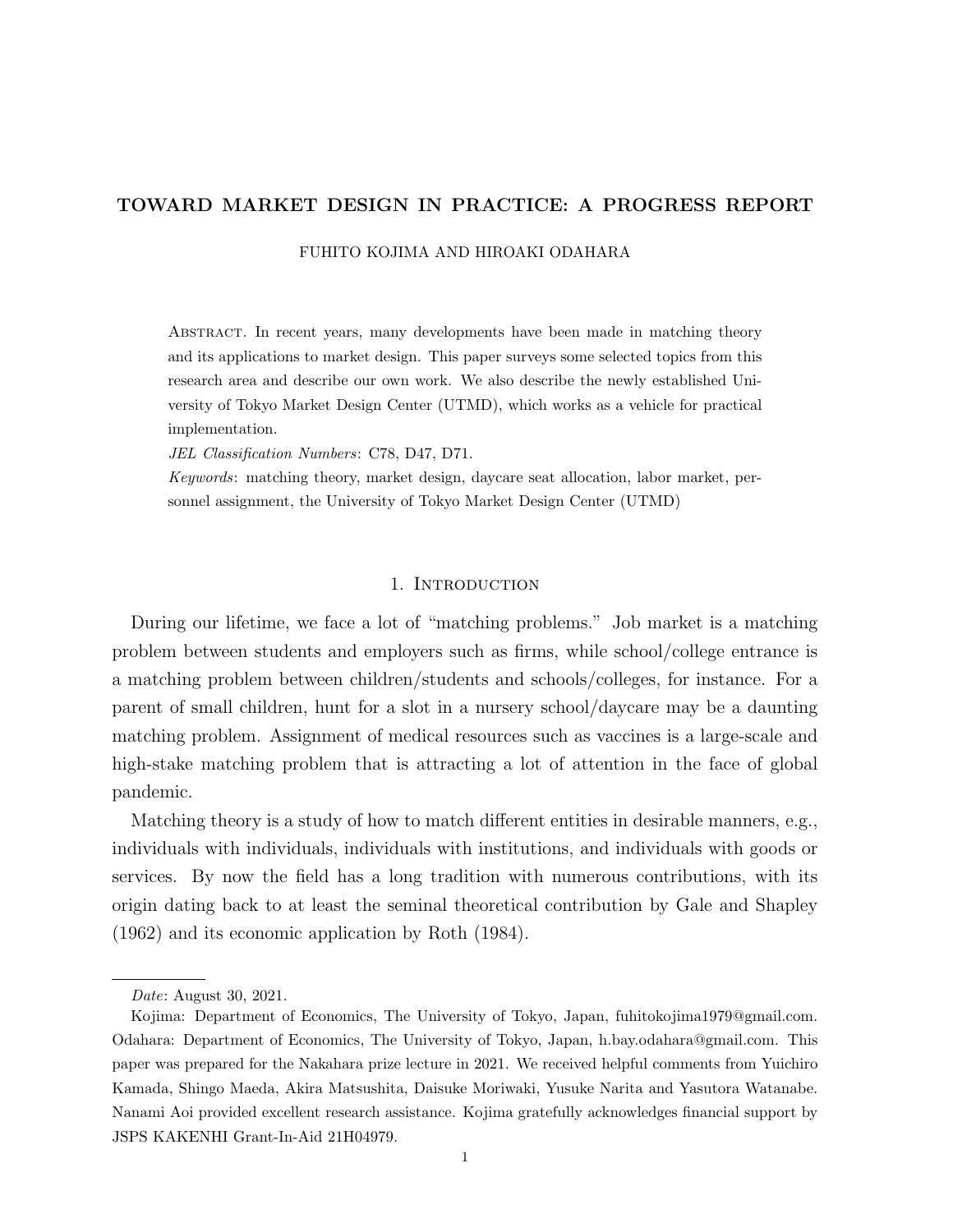A notable feature of this field is that not only do researchers study matching problems in the abstract, but also put theory in practice. In the early years of the field, several prominent implementation efforts have been quite successful, e.g., medical match and related labor markets (Roth and Peranson, 1999; Roth, 2002), school choice (Abdulkadiroğlu and Sönmez, 2003), course allocation in education (Sönmez and Unver, 2010; Budish and Cantillon, 2012), and transplantable organ allocation (Roth, Sönmez, and Unver,  $2004$ ,  $2005$ , 2007), just to name a few examples. The field came to be known as "market design," with its emphasis on design of actual matching mechanisms in the field and academic questions posed by design experience.

This paper describes several topics of interest in matching theory and market design. In doing so, we follow the tradition of matching theory and market design by emphasizing the interplay between research and practice. In particular, we will not only describe some prominent implementation efforts known in the field, but also describe our own efforts, old and new. Our work in this domain is very much in progress, hence the title "a progress report."

The rest of this paper goes as follows. Section 2 presents the basic matching model and classical results. Section 3 introduces UTMD, the institution at the core of our ongoing effort. Section 4 describe UTMD's projects to apply matching theory to practical problems. Section 5 concludes.

### 2. Basic Framework

This section introduces a simple two-sided matching model, largely following Kojima (2017). We describe the model in terms of matching between doctors and hospitals because the theory has been extensively applied to that type of markets. Needless to say, one can use the same model to analyze many other situations, such as matching between children and childcare centers (section 4.1) and personnel allocation between employees and divisions within an organization (section 4.2).

Let there be a finite set of doctors and a finite set of hospitals. We denote generic doctors by  $i, j$ , etc., and generic hospitals by  $A, B$ , etc. We assume that each doctor can be matched to at most one hospital, while allowing for a hospital to be matched to multiple doctors (a model with this property is called a many-to-one matching model). Each doctor *i* is endowed with a preference relation  $\succ_i$  over the set of hospitals and an "outside option" denoted by  $\phi$  which represents being unmatched. Throughout, we assume that each doctors' preference relation is strict. For any doctor i and any pair of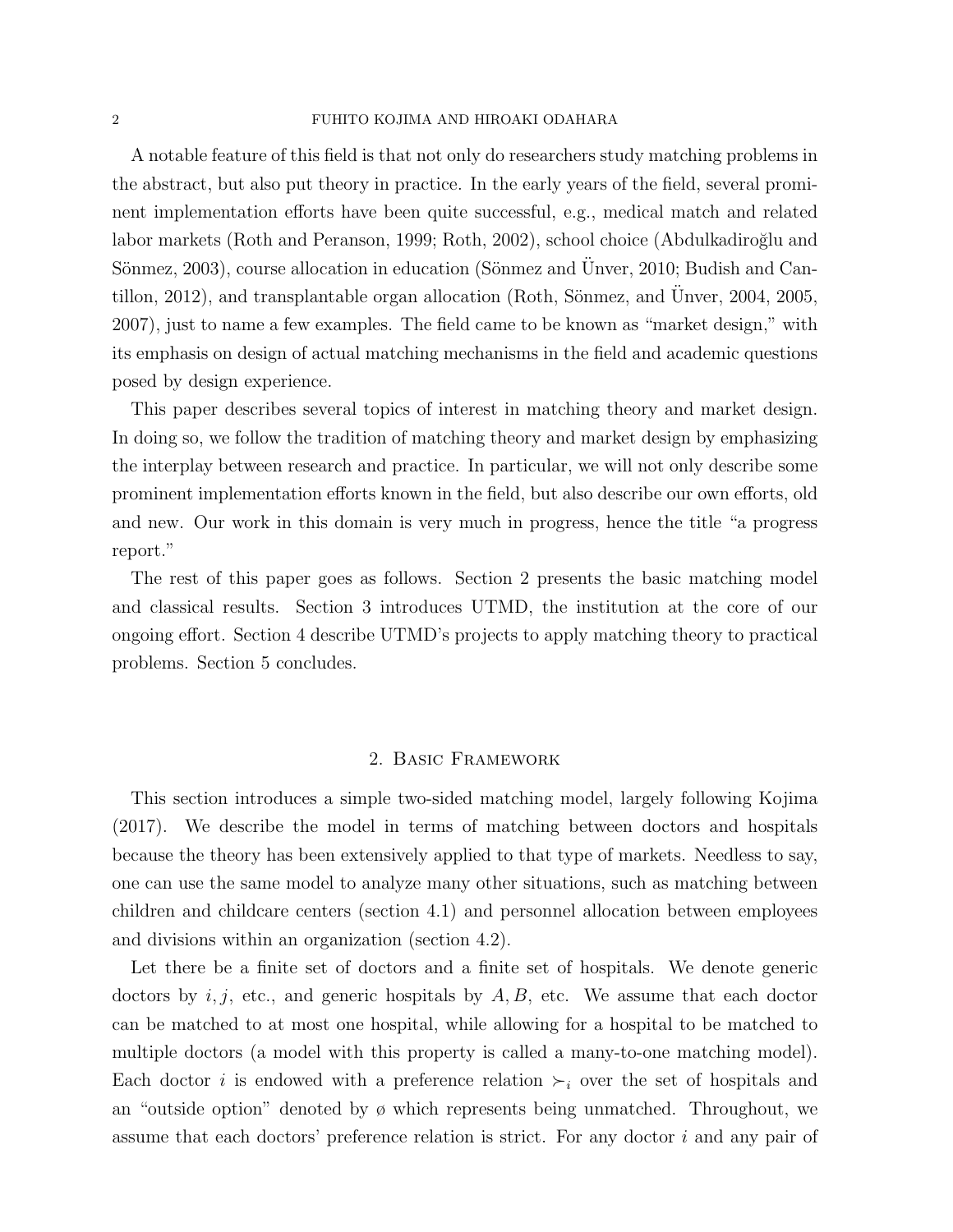hospitals (or the outside option) A, B, we write  $A \succeq_i B$  if and only if  $A \succ_i B$  or  $A = B$ . We say that hospital A is **acceptable** to doctor i if  $A \succ_i \emptyset$ .

Notations and terminologies introduced for doctors in the last paragraph are also used for hospitals in analogous manners. With that said, a feature of hospitals' preferences may need some discussion. Since a hospital may be matched to multiple doctors, we assume that each hospital has a preference relation over the set of subsets of doctors. Although in principle the preferences can be quite arbitrary, throughout this paper we assume that hospital preferences satisfy a condition called **responsiveness** (to its preferences over individual doctors): This condition requires that the hospital has a well-defined capacity (i.e., the maximum number of doctors who can be hired) and a linear order over the doctors plus the outside option such that the hospital's optimal choice from any set of applicants to it is to admit its most preferred acceptable doctors (with respect to the aforementioned linear order over individual doctors) up to its capacity.<sup>1</sup>

Thanks to the responsiveness assumption, it turns out that only the ranking over acceptable partners matters for our analysis. Given this observation, we denote preferences by writing an ordered list over acceptable partners. For instance, the expression  $\succ_i$ : A, B represents a preference relation of doctor  $i$  such that she prefers hospital  $A$  most, hospital B second, and the outside option third, and finds all other hospitals to be unacceptable to her.

A **matching**  $\mu$  is a function that specifies each doctor's outcome, i.e., the hospital she is assigned to or the outside option. For example, if doctor i matches with hospital  $A, B$ does not match with any doctor, and j does not match with any hospital in matching  $\mu$ , we write

$$
\mu = \left( \begin{array}{ccc} A & B & \emptyset \\ i & \emptyset & j \end{array} \right).
$$

A matching  $\mu$  is **individually rational** if (i) no doctor or hospital is matched with an agent on the other side of the market who is unacceptable to her, (ii) no doctor is matched with more than one hospital, and (iii) no hospital is matched with more doctors than its capacity. Given a matching  $\mu$ , a **blocking pair** is a pair of a doctor and a hospital who prefer to be matched with each other (while possibly rejecting some or all of their partners

<sup>&</sup>lt;sup>1</sup>The assumption of responsiveness may seem to be an inappropriate assumption given our interested in practical implementation. For example, when considering the balance of team composition in personnel allocation between employees and divisions, desirability of an employee may depend on who the other members at the division are. However, in most of the firms we work with, the divisions finely subdivide the positions, and responsiveness of division's preference appears to be a reasonable approximation.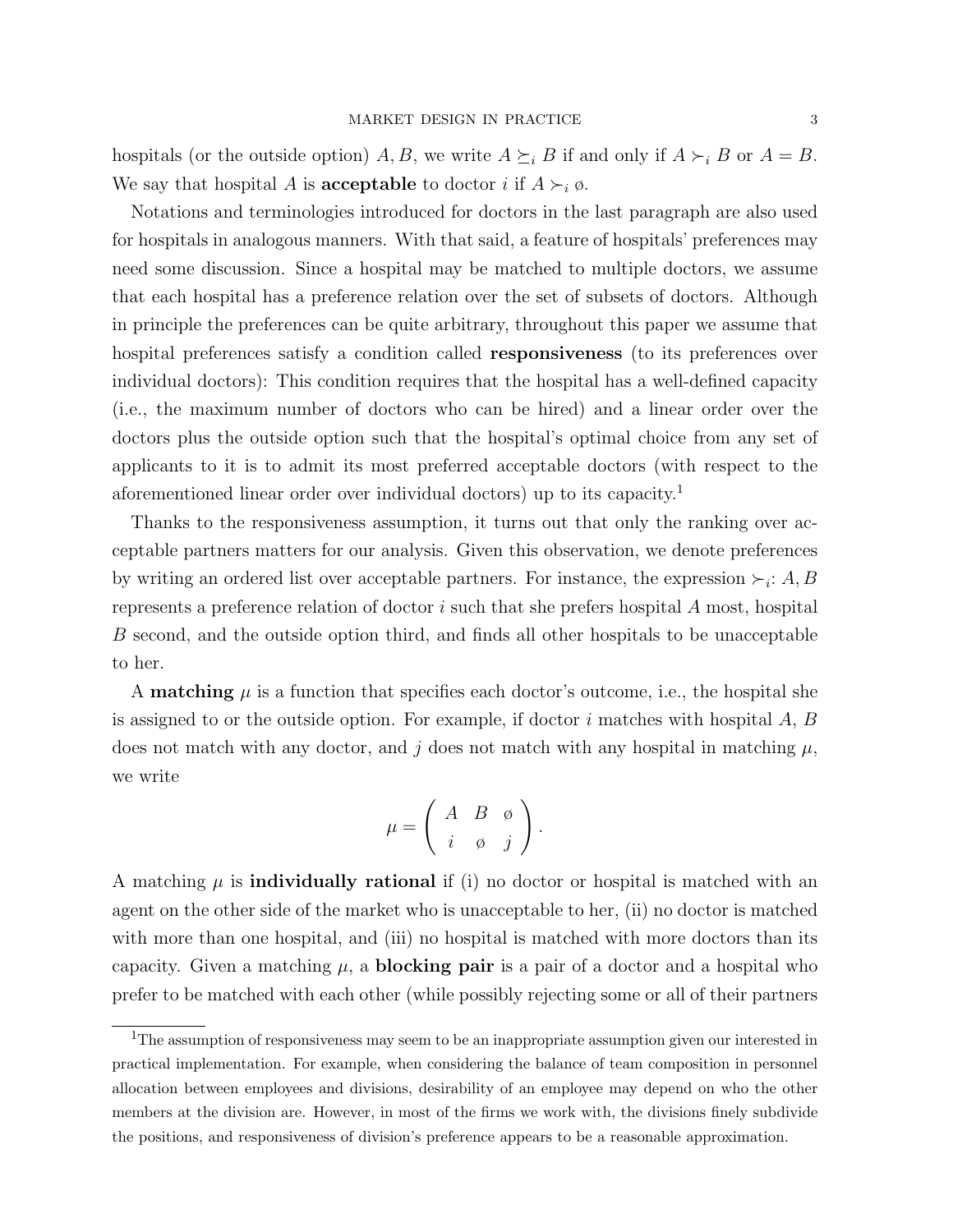at  $\mu$ ) rather than staying matched according to  $\mu$ . We say that a matching is **stable** if it is individually rational and there is no blocking pair to it.

A mechanism is a function from the set of preference profiles to the set of matchings. A mechanism is said to be strategy-proof if reporting the true preferences is one of the best responses to every possible report by others. Strategy-proofness is regarded as an important property for a mechanism's success. However, it is known that strategyproofness and stability are incompatible to each other. More specifically, there is no strategy-proof mechanism that produces a stable matching for all possible preference profiles (Roth, 1982). Given this negative result, it is standard in the literature to require incentive compatibility for doctors only. A mechanism is strategy-proof for doctors if truthful preference reporting is a best response for each doctor to every possible report by others.

In this problem, the following (doctor-proposing) deferred acceptance algorithm proposed by Gale and Shapley (1962) plays a crucial role:

• Step 1: Each doctor applies to her first choice hospital. Each hospital rejects its least-preferred doctors in excess of its capacity and all unacceptable doctors among those who applied to it, keeping the remaining doctors tentatively.

In general, for any  $t = 1, 2, \ldots$ 

• Step t: Each doctor who is not tentatively kept by a hospital applies to her next highest choice (A doctor does not apply to any hospital if she has been rejected by all hospitals acceptable to her). Each hospital considers these doctors and doctors who are tentatively kept from the previous step together, and rejects its leastpreferred doctors in excess of its capacity and all unacceptable doctors, keeping the remaining doctors tentatively.

This algorithm terminates at the first step in which no rejection occurs (clearly, it terminates in a finite number of steps). Gale and Shapley (1962) show that the matching produced by this algorithm is stable for any input. This algorithm plays a crucial role throughout, and we discuss it many times, so we refer to it as DA for brevity (the hospitalproposing version of the deferred acceptance algorithm can be defined in an analogous manner, but in this paper we use DA to refer to only the doctor-proposing version of the algorithm).

Even though there exists no strategy-proof mechanism that produces a stable matching for all possible inputs, DA is strategy-proof for doctors (Dubins and Freedman, 1981;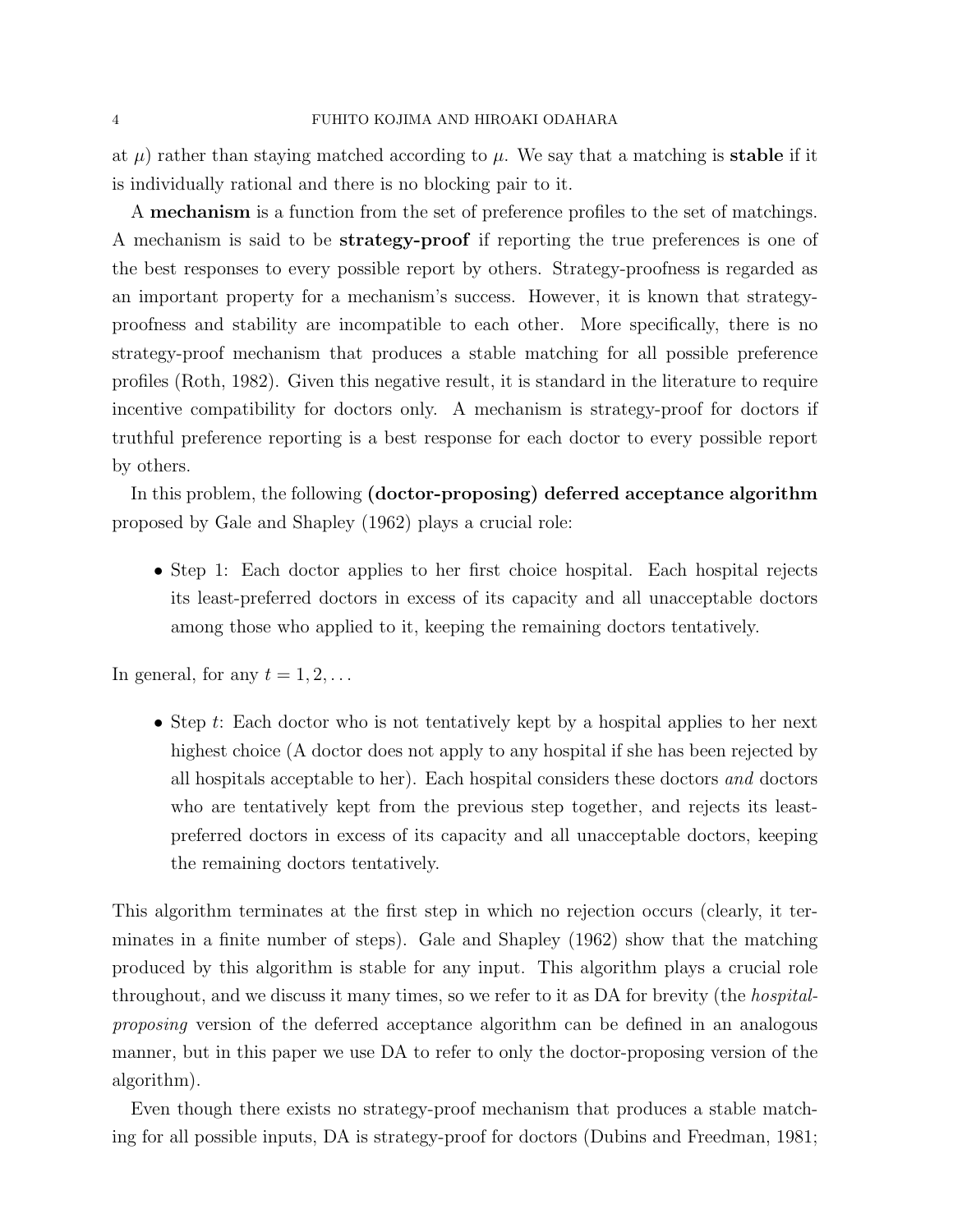Roth, 1982). This result has significant implications for social implementation. In matching between children and childcare centers, for instance, strategy-proof mechanisms provide more reliable data on parents' true preferences than non-strategy ones, enabling government agencies to provide appropriate childcare services based on the true demands of parents. <sup>2</sup> In personnel allocation between employees and divisions within an organization, strategy-proof mechanisms may alleviate the risk of discord among employees due to strategic "gaming" and promote the development of careers that employees really want.

# 3. The University of Tokyo Market Design Center (UTMD)

In the following sections, we will describe our own effort in practical market design. Our work in this domain is closely related to a new research center in The University of Tokyo, named the University of Tokyo Market Design Center (UTMD). This section describes it briefly.

One of the authors, Kojima, spent much of his academic career in the United States after finishing his BA in Japan in 2003, spending time in Harvard as a PhD student (2003- 2008), then in Yale as a postdoc (2008-2009), and finally in Stanford as a faculty member (2009-2020, with a sabbatical year at Columbia in 2011-2012). When he was discussing a possible move to The University of Tokyo, the idea of establishing a new research center emerged. It seemed that a research institution in this field is still rare in Japan (with notable exceptions such as one in Keio University), and it seemed to be a good idea to establish a new institution in The University of Tokyo, given his expertise as well as some of the faculty members there. The idea eventually came to fruition, and the center was established in the fall of 2020, at the same time as Kojima's tenure at Tokyo began.

When the center began, the center had three core faculty members involved (Hitoshi Matsushima, Michihiro Kandori, and Kojima), with Kojima as the director and Kandori and Matsushima as vice directors, but since then the center has expanded substantially. As of this writing in the summer of 2021, it has over 30 researchers affiliated with the center in different degrees of commitments. In addition to the original three members, we now have a new tenure-track assistant professor, Shunya Noda, and one non-tenure track lecturer, Yutaka Kayaba, whose responsibilities involve works at both the Economics Department and the Center, two researchers whose main affiliation is with UTMD, Kenzo

 $2\text{In the actual operation of the algorithm, there is a possibility that the users may act without under$ standing that the algorithm is strategy-proof. We have to pay attention to explaining that the algorithm is strategy-proof in an easy-to-understand way.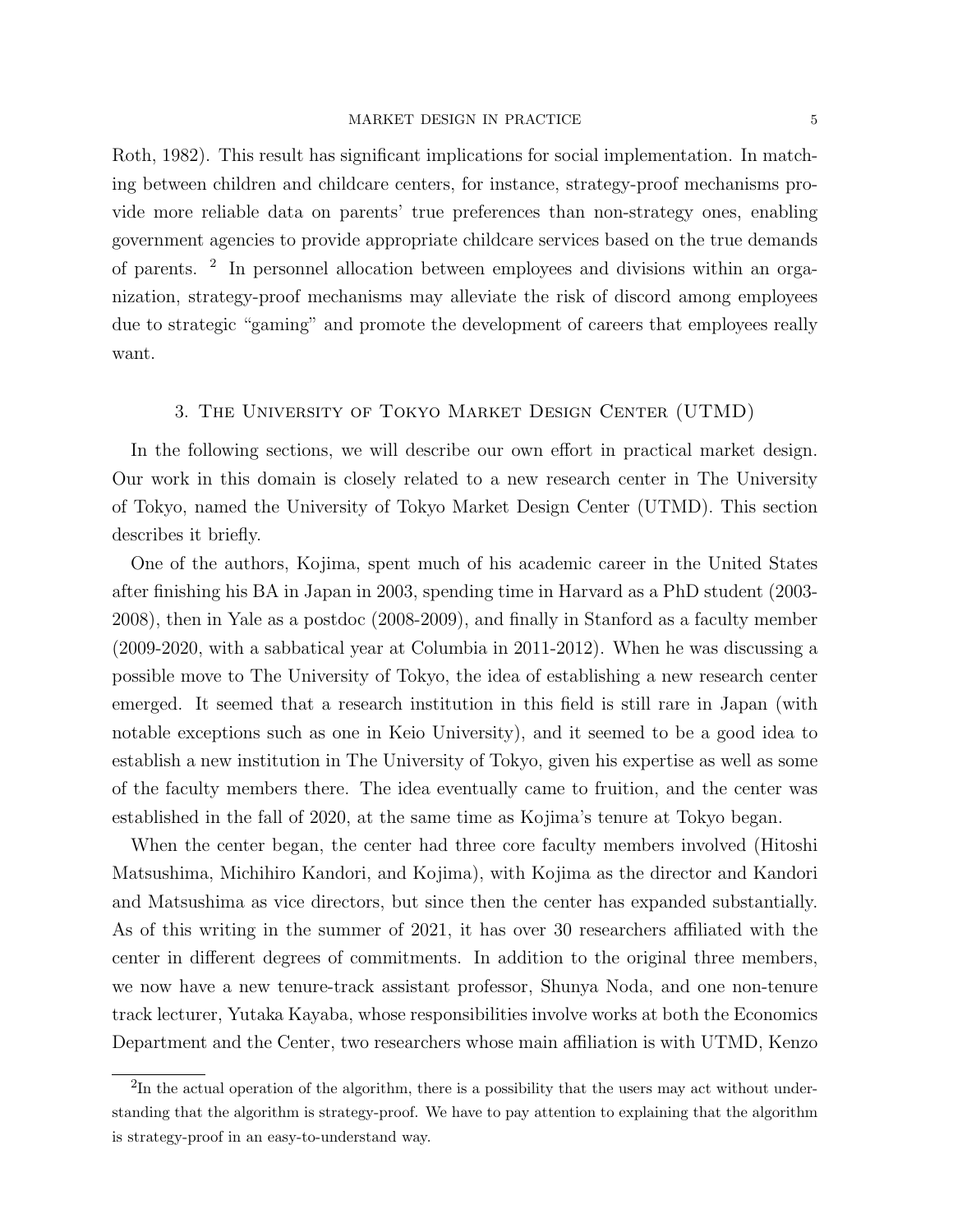Imamura and Odahara, two administrative assistants, and about 10 research assistants who are students in The University of Tokyo and elsewhere.

The center has two main missions. The first is to advance basic research in market design, which is perhaps obvious given that the center is part of a research university. The second is to advance practical implementation of research, something which may distinguish this center from typical research institutions in universities.

Given the nature of the center, UTMD is collaborating with a number of groups outside academia. In the first year since its establishment, UTMD has received requests for consultation from about 40 institutions on how to solve problems through market design, and we have began collaboration with some of them. Some of the joint works are academically oriented, while others have more focus on actual implementations of mechanisms that are deemed to be desirable. Furthermore, in addition to long-term industry-academia collaborations, we are also working to promptly apply our market design knowledge to urgent issues. For example, we worked on solving the challenges of the vaccination system for COVID-19 in collaboration with UTokyo Economic Consulting Inc. (UTEcon).<sup>3</sup>

Given its missions, UTMD needs not only purely academic researchers, but also someone who can combine academic insights with practical knowledge while interacting and coordinating with the outside world. One of the authors of this paper, Odahara, is playing this role. He received BA and MA both from the University of Tokyo's Economics Department, and then worked in VisasQ Inc., a startup firm that provides a matching platform for spot consultation. During his career at VisasQ, Odahara experienced a lot of mediating between experts and firms which wanted expertise. Currently Odahara is fully affiliated with UTMD and is in charge of much of the daily operations of the center.

This is how the new center looks like at this moment, but our center is still in its infancy, so the optimal arrangement of collaboration would evolve over time. We consider our endeavor a kind of "learning by doing" undertaking, with the center's operations being learned during our daily activities. In the next section, we will describe some of the projects that UTMD is doing right now.

# 4. Practical Implementation Projects by UTMD

UTMD is working to solve a variety of social issues using market design insights. In this section, we describe some of the efforts by UTMD.

<sup>3</sup>UTEcon is a consulting firm established as a subsidiary of the University of Tokyo to put forward the knowledge of academic economists to practice. UTEcon has faculty members at The University of Tokyo and other universities as advisors.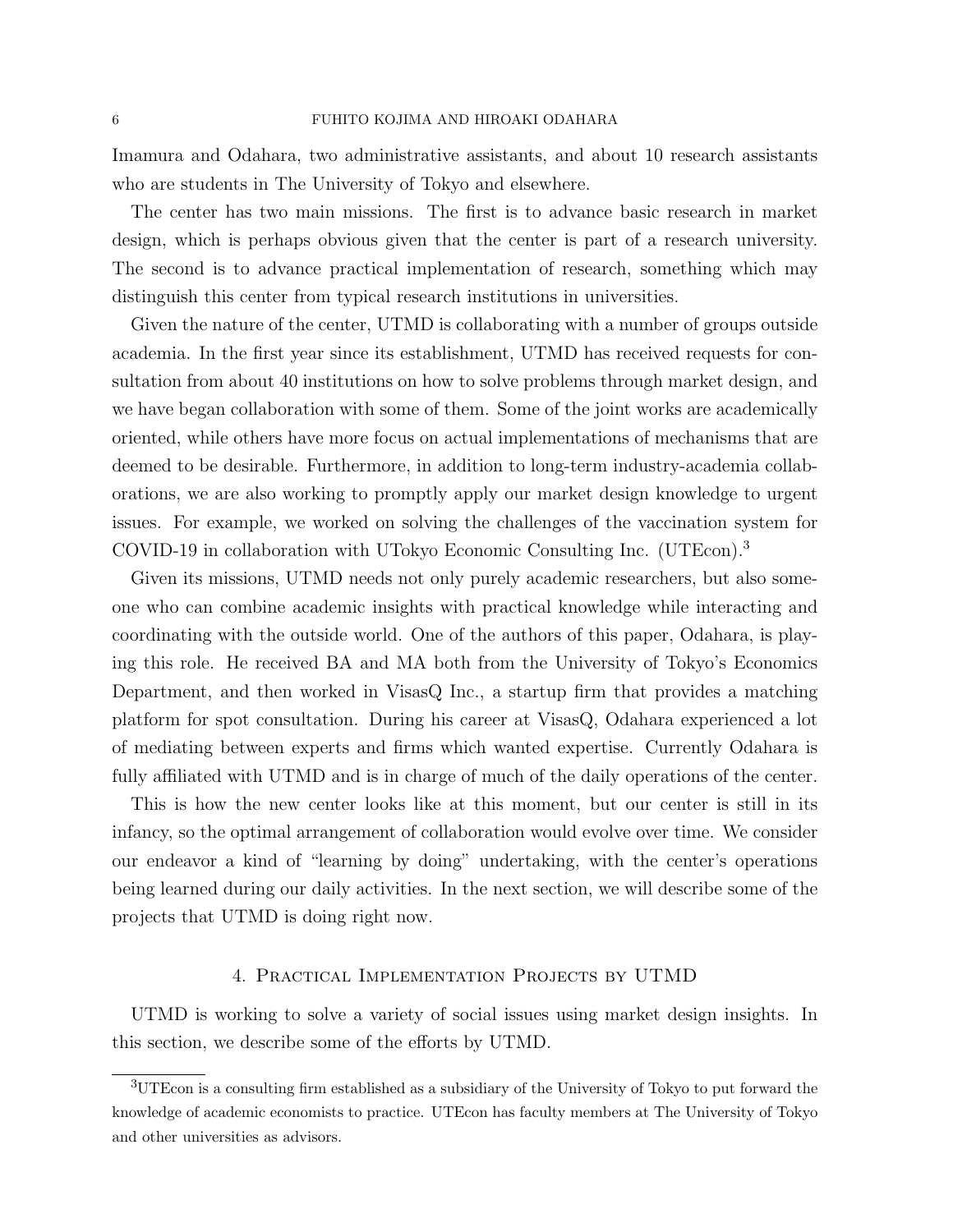4.1. Solving Childcare Shortage. We are trying to help solve the shortage of childcare in Japan. This is a joint project with the GovTech Development Center and the AI Lab at CyberAgent, a technology firm based in Tokyo, Japan, and our team is partnering with several municipal governments such as Tama City and Shibuya City in Tokyo. Our team includes the authors of this article and Yuichiro Kamada from UTMD, as well as Daisuke Moriwaki, Yoshihiro Takenami, Yoji Tomita, and Shota Yasui from CyberAgent. We begin by describing the institutional detail based on Kamada and Kojima (2021).

4.1.1. Background and Institutional Detail. Childcare services are heavily subsidized and regulated in many countries around the globe, and Japan is no exception. At the same time, unlike some countries such as Sweden, a slot at a daycare is not guaranteed for parents in the Japanese system. The supply of slots at daycare centers is limited, leaving a significant number of applicants unmatched and thus making allocation of slots at daycares an especially big concern for parents.

In Japan, daycare services are heavily subsidized, with the fees determined by each municipal government at a low level. Given the low fee, it is no surprise that the demand for daycare services exceed supply in many municipalities, especially in urban areas.<sup>4</sup> The problem of daycare shortage has become highly politicized in recent years. Most notably, a blog post in 2016 titled "Didn't Get a Slot in Day Care. Drop Dead, Japan!!!" by an anonymous mother became viral and resulted in a big protest movement. Prime minister Abe addressed the blog post in the parliament (Osaki, 2016) and later executed policies to increase childcare capacity by over 300,000 slots in the subsequent five years (Prime Minister's Office, 2017). Increasing the supply of slots at daycares in a fair manner continues to be among the very top agendas for many politicians to this day; For instance, mayors of all ten most populous municipalities present solving the daycare problem as a major political agendas. Despite such attention, as of April 2020, there are still 12439 children on waiting lists (Ministry of Health, Labour and Welfare, 2020).

Several features of this market suggest that it is a prime target for social implementation by a market design approach. First, as already pointed out, the daycare market entails an excess demand. To manage the excess demand, municipal governments assign daycare seats using an algorithm (parents submit forms stating ordinal preferences over daycare centers). Moreover, almost all seats at daycare centers are allocated for the beginning of the academic year (only a small number of seats are allocated in the middle of the

<sup>&</sup>lt;sup>4</sup>The average monthly fee per child is 20,491 Japanese yen (about 200 U.S. dollars) as of 2012 (Ministry of Health, Labour and Welfare, 2014). Subsequently, the government made daycare services free of charge for a significant fraction of families.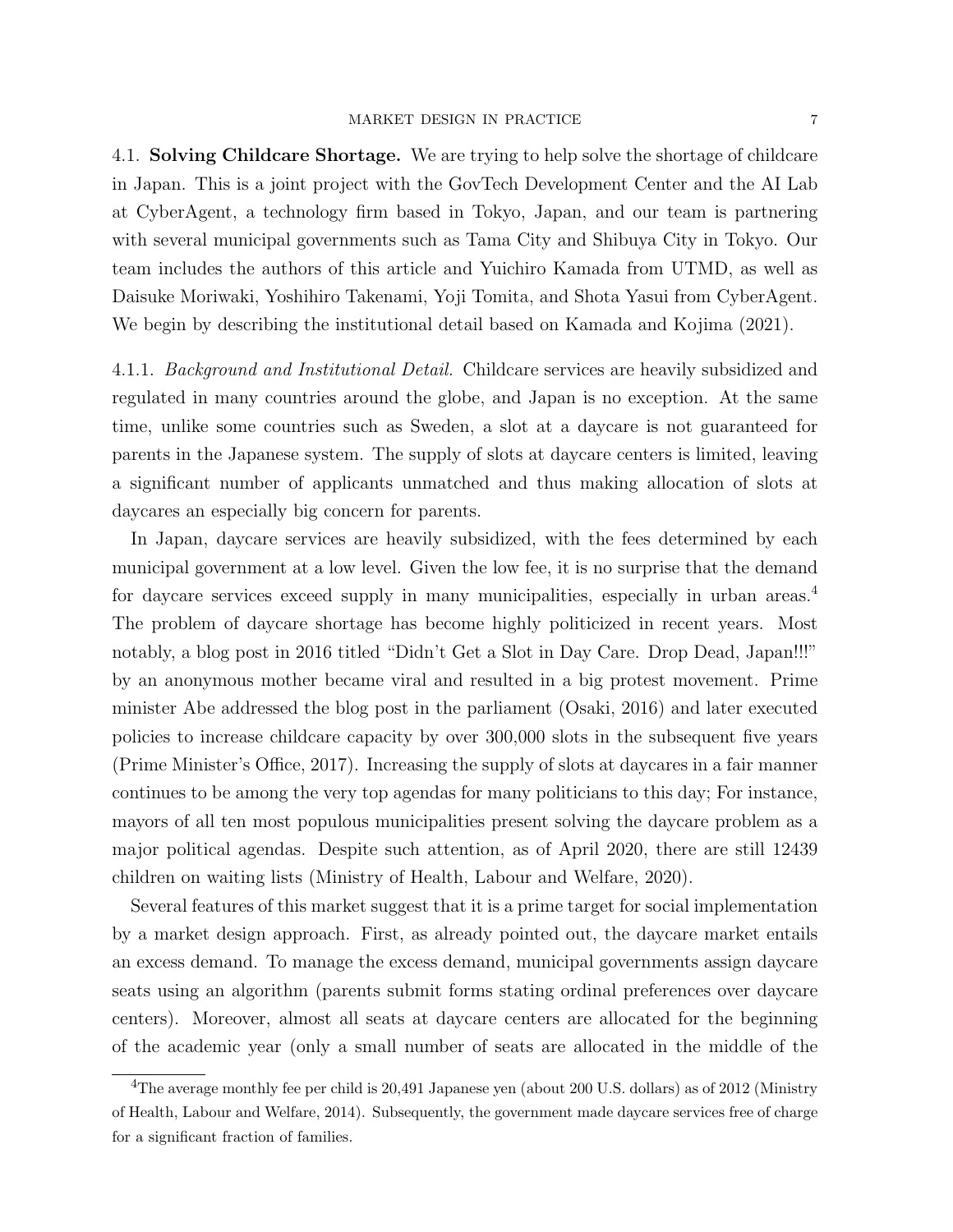academic year, typically to fill vacancies created during the year). This feature makes it a good approximation to treat each year's allocation as a single static problem, just as is assumed in most matching theory research. Another interesting fact is that municipal governments follow formal assignment rules.

Although the main focus in popular debate is often on the amount of resources and government budget devoted to childcare, it is often hard to devote more and more resources given the limit of available resources. Even under such limitations, we argue that a smart design of daycare slot allocation could improve the outcome for many families, as we describe below.

4.1.2. Issue 1: Using Computers for Childcare Allocation. The first problem is perhaps obvious to the reader of this article, but it is nevertheless very important. Simply, childcare allocation is very costly. An applicant typically needs to fill out paper forms by hand and submit it by mail or in person at the city hall. The city official needs to read it and type it into an electric system, typically as entries in a spreadsheet such as Microsoft Excel. Then, city officials follow a pre-specified rule of allocation by going through the spreadsheet and entering the outcome for each applicant by hand.

Obvious room for improvement exists here. Because the allocation of seats follows a pre-specified procedure, this is an area in which a computer-based algorithm performs very well. In fact, many matching algorithms such as DA are known to run extremely fast and, with thousands of applicants, those algorithms could decide the allocation in less than a couple of seconds even in a typical laptop computer. This is a significant improvement in efficiency, as allocation by human hand may take multiple officials spending several days to weeks to complete it.

Fortunately, automation in this area has emerged in recent years. Fujitsu, for example, provides a number of municipal governments the matching service using a certain variation of the deferred acceptance algorithm.<sup>5</sup> Although we do not know the exact number of municipalities using their system, several municipal governments we are working with told us that they have recently adopted computer-based matching services such as Fujitsu's. Other firms, including our partner CyberAgent, are also working to automate the daycare assignment process. See, for instance, the press release for our joint work with Tama City and Shibuya City which describes the effort to improve the efficiency of the matching procedure.<sup>6</sup>

 $^{5}$ https://pr.fujitsu.com/jp/news/2018/11/12.html, last accessed on August 13th, 2021.

<sup>6</sup>https://www.cyberagent.co.jp/news/detail/id=26171, https://www.cyberagent.co.jp/news/detail/id=26232, last accessed on August 12th, 2021.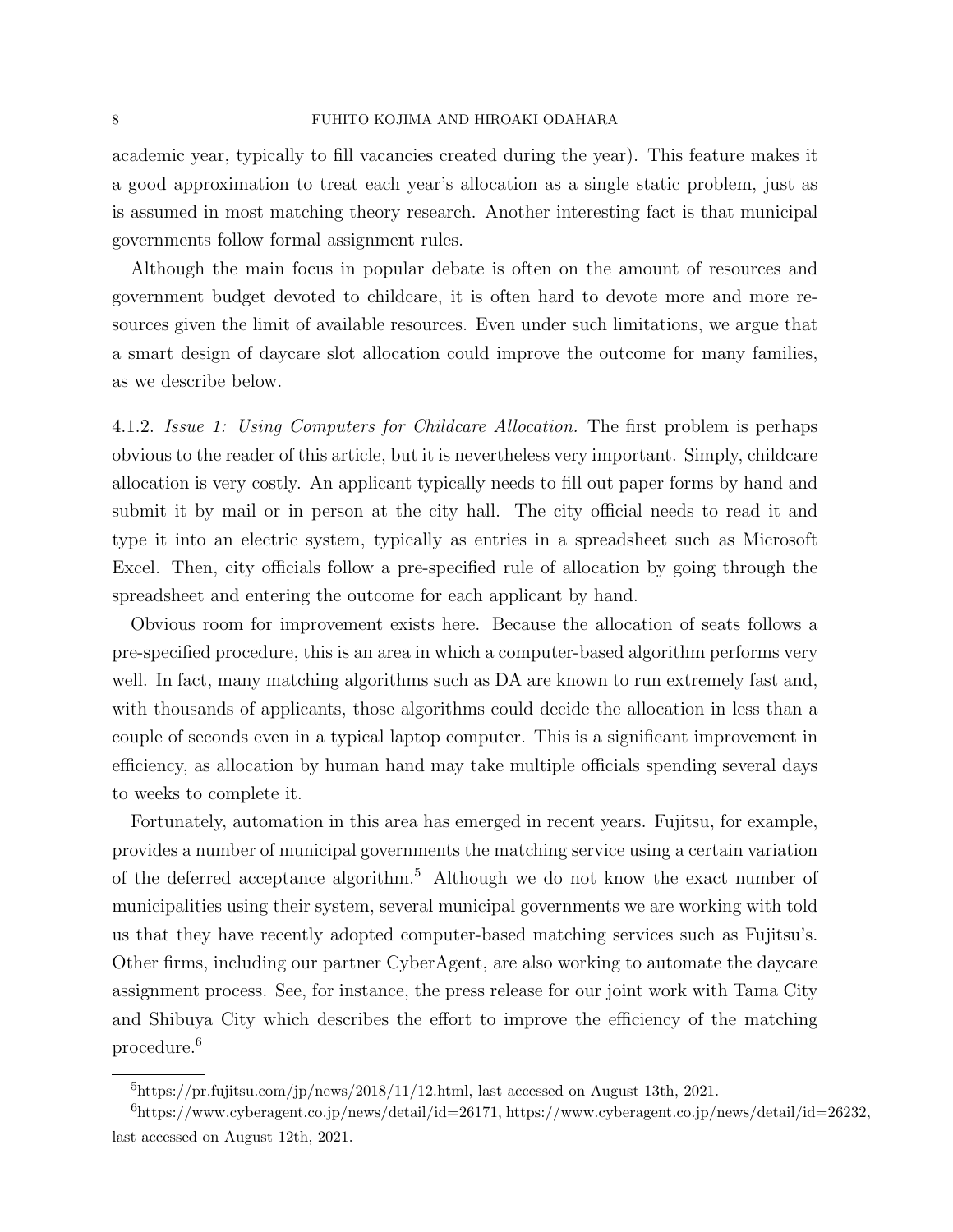Although computer algorithms offer a vast speed improvement over systems based on human hands, there remain computational problems. One of the major issues in the daycare application is the existence of siblings. Parents of siblings with ages suited for daycare services typically want all of them in one daycare center or at least centers close to one another. This is a form of preference complementarity, a subject well studied in the context of medical match in which some job applicants are couples who seek two jobs close to each other. It is well-known that a stable matching does not necessarily exist in the presence of couples (Roth, 1984), and finding a stable matching is computationally difficult even when one exists. Kojima, Pathak, and Roth (2013) show that, however, in markets with many participants such as the NRMP, with high probability a stable matching exists and can be found by the existing algorithm used in NRMP (Roth and Peranson, 1999). Stable matching with siblings in childcare allocation, in a similar vein, suffers from possible non-existence of a stable matching, but existing algorithms, including those which our team employs, usually finds a stable matching. The problem has not been resolved completely, however. For example, there can be multiple stable matchings, and there is no guarantee that the present matching algorithms find the "most desirable" stable matching.<sup>7</sup> We envision that algorithms to find all stable matchings such as Kojima (2015) may be useful for studying this issue, but at this point this is rather speculative.

4.1.3. Issue 2: Flexible Allocation of Childcare Resources across Age Groups. In Japan, daycare centers serve children aged between 0 and 5 as of the beginning of a new academic year. And the allocation of slots in daycare centers is done by the municipality.<sup>8</sup>

For our purpose, three aspects of this market are especially important. First, the assignment rules are based on reported preferences as well as priorities, where the latter are determined by applicant characteristics such as whether parents have full-time jobs and whether the parent is a single parent, among others. Second, the national regulation

<sup>7</sup>To our knowledge, there is no consensus onwhat "the most desirable stable matching" means in the presence of couples (in the labormarkets) or siblings (in the daycare assignment problem). We suspect that the criterionto judge desirability of different stable matchings may depend on applications.

 ${}^{8}$ In this paper, we focus on *Ninka Hoiku En*, which would be roughly translated to accredited daycare centers. This focus involves certain omission of details, for non-acredited daycare centers also exist in Japan. However, they are not necessarily significant in scale except for certain urban areas; as much as 93.5% of the children who are in the daycare system attend accredited ones in 2016 (Ministry of Health, Labour and Welfare, 2017). Possible reasons include that non-accredited centers are more expensive (typically they are not subsidized publicly, at least as much as accredited ones) and that they are generally regarded as of lower quality on average (Asai, Kambayashi, and Yamaguchi, 2015). Thus, this paper focuses on only accredited daycare centers.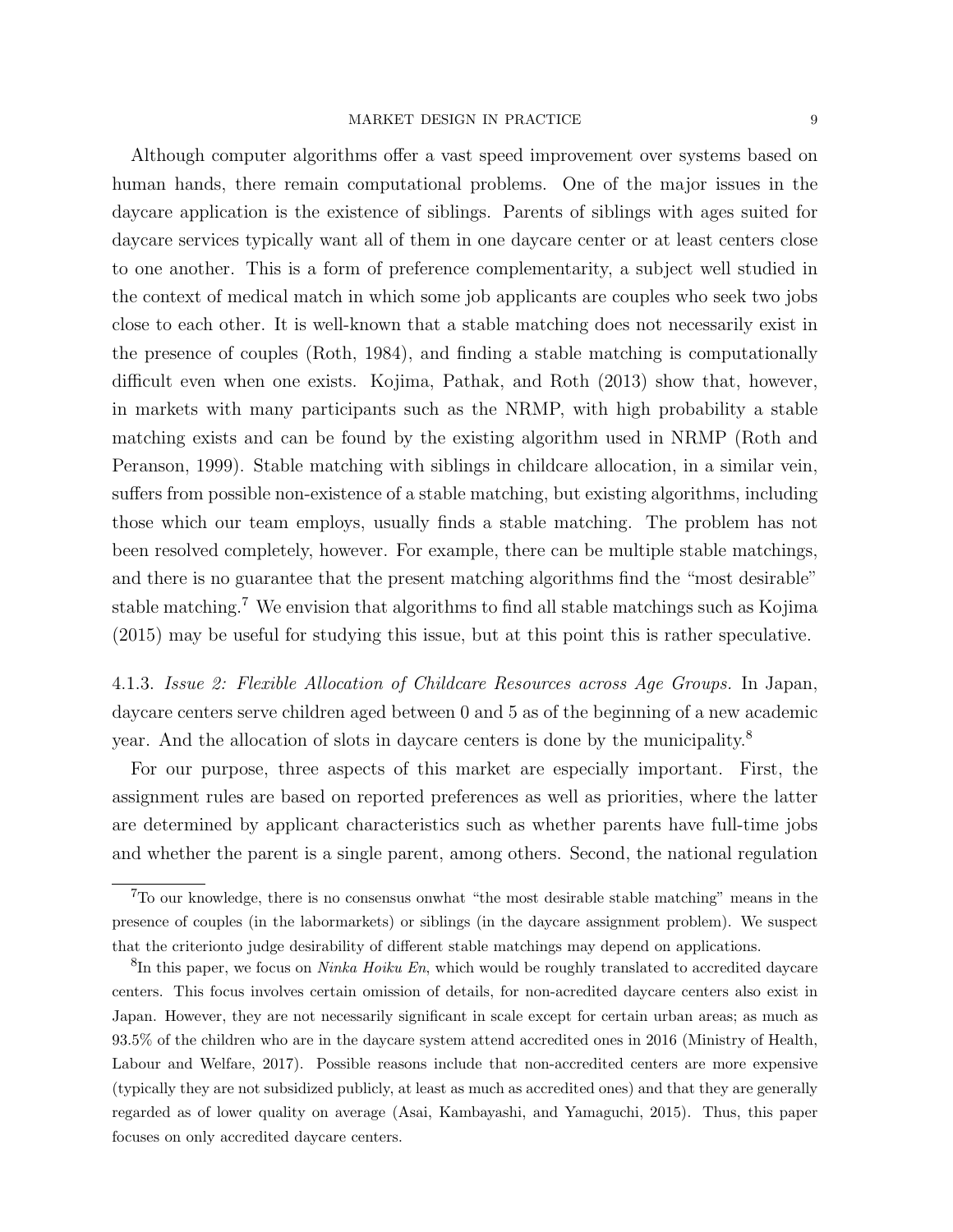requires the teacher-child ratio be at least one teacher for every three children of age 0 while the ratios are one teacher for every 6 children for ages 1 and 2, 20 children for age 3, and 30 children for ages 4 and 5 (Cabinet Office of Japan,  $2017$ ).<sup>9</sup> Such a constraint is clearly not the traditional capacity constraint as per-capita resources needed to care for a child varies across the child's age. Hence, we need to consider the matching problem based on a more general upper bound constraint. Third, even though the true constraint itself is not a capacity constraint, most municipalities treat the number of seats at each daycare center for each age as fixed and non-transferable across different ages, thus effectively setting an artificial capacity constraint.

One might think that implementing non-capacity constraints is unrealistic from the administrative point of view. Quite the contrary, faced with great pressure to improve daycare allocation, some municipalities have been experimenting with making the allocation "more flexible" by relaxing the artificial capacity constraint in one way or another. Specifically, they have introduced policies to have daycare centers with excess supply of seats for certain ages admit more children of ages with excess demand, although in ad hoc manners.<sup>10</sup> Such policies could be quite effective if designed and implemented well. In fact, due to a variety of institutional features, it turns out that even highly demanded daycare centers often have some vacancies for older children while having excess demand for younger children. For example, Suzuki (2018) points out that about 190,000 seats (across all ages and including both accredited and non-accredited daycares) were vacant in Japan as of 2017, and attributes a significant part of this figure to the excess supply of seats for older children. As of April 2020, children of ages 1 and 2 account for only 35.0% of the total number of children served, but 77.2% of the total number of children on waiting lists (Ministry of Health, Labour and Welfare, 2020).

In a general matching problem such as daycare service, stable matching as defined in Section 2 may not exist.

**Example 1.** We consider a situation in which four children  $i_1, i_2, i_3, i_4$  wish to attend one daycare center s and  $\succ_s$ :  $i_1, i_2, i_3, i_4$ . Let children  $i_1$  and  $i_3$  consume  $1/2$  of the daycare

<sup>9</sup>The national regulation also imposes certain age-dependent space-child ratio requirements, and there are other exceptions and variations in rules. However, we ignore these in our analysis. While municipalities are allowed to place more stringent regulations than those imposed by the national government, many municipalities including Yamagata, on which our simulations are based, follow the national regulation on teacher-child ratios. We conducted simulations under specifications including both teacher-child ratio and space-child ratio and verified that the main conclusions we report in this draft are robust.

<sup>&</sup>lt;sup>10</sup>Municipalities with such policies include populous cities such as Yokohama, Kawasaki, Saitama, and Sendai. See Okumura (2018) for details.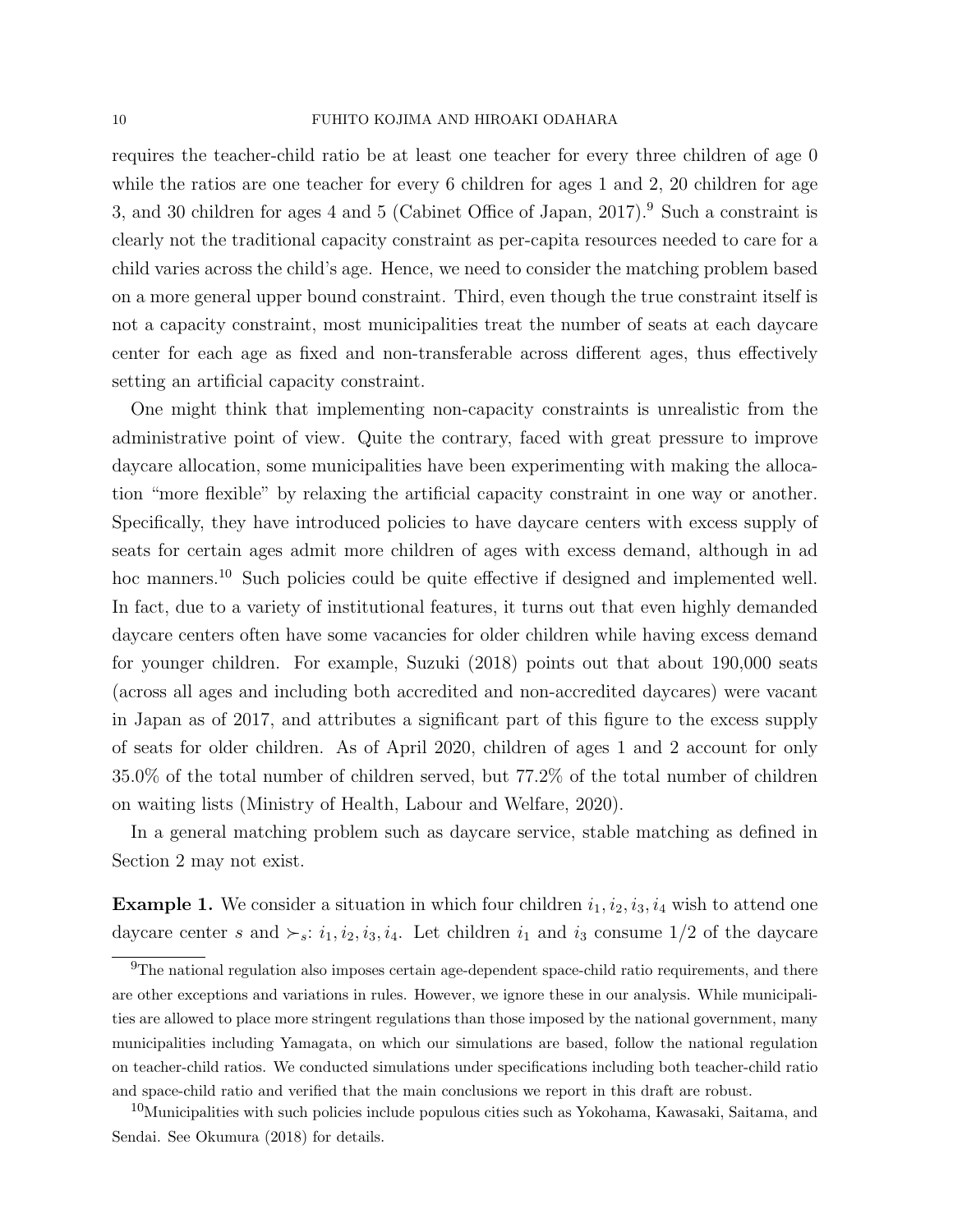center's resources, and children  $i_2$  and  $i_4$  consume  $1/4$  of the resources. In this case, the combinations that the daycare center can accept are  $\{i_1, i_2, i_4\}$ ,  $\{i_1, i_3\}$ ,  $\{i_2, i_3, i_4\}$ , and their subsets. If s selects children according to its priority order as long as its capacity is not violated, the resulting matching  $\mu$  is given as follows:

$$
\mu = \left( \begin{array}{cc} s & \varnothing \\ i_1, i_2, i_4 & i_3 \end{array} \right).
$$

However,  $\mu$  is not stable because  $(s, i_3)$  is a blocking pair  $(i_3 \succ_s i_4$  and  $s \succ_{i_3} \emptyset)$ . On the other hand, the matching

$$
\mu' = \left(\begin{array}{cc} s & \phi \\ i_1, i_2 & i_3, i_4 \end{array}\right)
$$

is not stable either because  $(s, i_4)$  is a blocking pair  $(i_4 \succ_s \emptyset$  and  $s \succ_{i_4} \emptyset)$ . Proceeding analogously, one can check that there is no stable matching in this market.  $\Box$ 

Given the nonexistence of a stable matching, we focus on matchings that satisfy the following properties. A matching  $\mu$  is said to be **feasible** if it satisfies the constraints on the allocation, such as weighted capacity. A matching  $\mu$  is **fair** if there exist no applicants i and j such that i prefers j's assignment to i's assignment, and i has a higher priority than j at  $j$ 's assignment. We consider a matching that satisfies individual rationality, feasibility, and fairness. In Example 1,  $\mu$  and  $\mu'$  are both individually rational and feasible. On the other hand,  $\mu$  is not fair while  $\mu'$  is.

Kamada and Kojima (2021) define the student-optimal fair matching (SOFM) as the matching that is individually rational, feasible, and fair and that achieves the most desirable outcome for all applicants (among all individually rational, feasible, and fair matchings). There is often a conflict of interests among the applicants, but SOFM requires the best match for all applicants. It turns out that an SOFM always exists in the matching problem of daycare centers considered in this paper.

Of all the matchings satisfying the three properties mentioned above, the number of the applicants assigned a daycare slot is the largest at the SOFM. Meanwhile, more children may be assigned to a daycare slot by ignoring one of the properties. In Example 1, the matching  $\mu$ , which is not fair, accepts more children than SOFM  $\mu'$ . To find out what algorithm is truly desirable, we are examining the applicants' actual rankings and data on daycare centers, as well as working closely with local government officials.

4.2. Improving Workers' Lives. We analyze an algorithm that determines to which workplace a worker is assigned. In this problem, we impose constraints that reduce the bias of each group, such as regions and offices.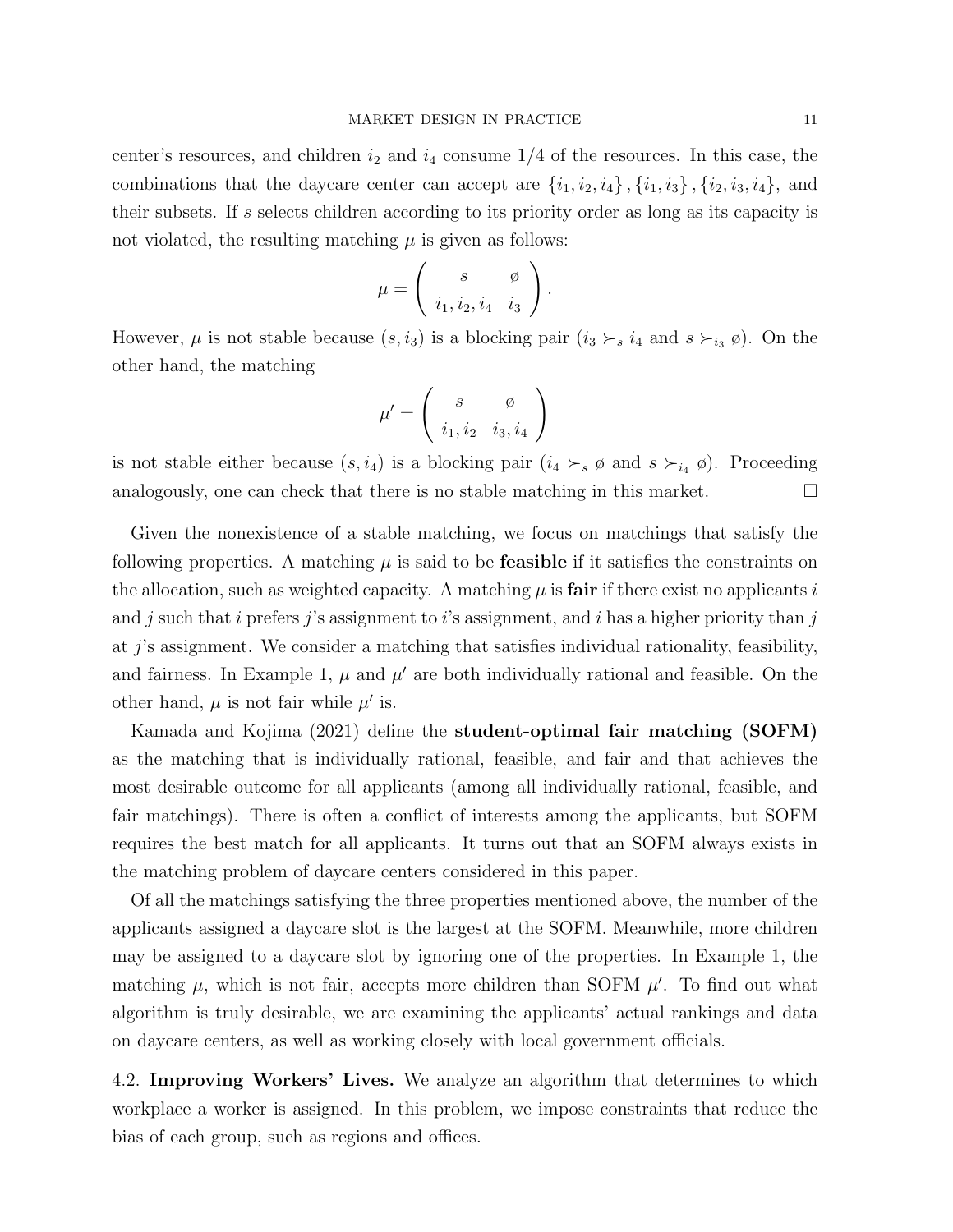4.2.1. Residency Matching in Japan. In this section, we illustrate our effort in design of job markets. Specifically, we discuss medical residency match in Japan, based on Kamada and Kojima (2015). The Japanese government introduced a centralized matching mechanism for medical residents in 2003, and the initial mechanism was the doctorproposing DA. However, government faced criticism that too many medical residents are placed to urban areas under DA and, as a flip side of the coin, doctor shortages in rural areas was worsened. In response, government introduced a regulation, the "regional maximum quota" policy. Under regional cap, for each of the 47 regions (prefectures) of the country, the number of medical residents assigned in that region must be no larger than the regional maximum quota specified for that region.

Although the regional cap constraints are imposed on each of the 47 prefectures of Japan, the severest constraints were imposed on large metropolitan areas such as Tokyo, Kyoto, and Osaka. For instance, the total numbers of positions advertised by hospitals in Tokyo and Osaka were 1,582 and 860 positions in 2008, respectively, and the new regional maximum quotas for these prefectures were set at 1,287 and 533. The prefecture of Kyoto received an even larger proportional reduction of positions, which offered 353 positions in 2008 but received the regional maximum quota of 190, which is almost a 50 percent decline.<sup>11</sup> In total, 34 out of the country's 47 prefectures were subject to binding regional maximum quotas, that is, their regional maximum quotas are smaller than the total numbers of advertised positions in 2008.

Japanese medical match is not the only real-life problem subject to constraints. Quite the contrary, policies that are formally equivalent to it abound. Chinese graduate admission is a case in point. The admission is regulated by a government decree which places a maximum quota on academically oriented masters programs (the motivation for this policy is to increase masters educated in professionally oriented programs). In Ukraine and Hungary, some seats in colleges are state-sponsored and subject to the state's budget constraint, making the "region" of all the state-sponsored seats bound by a maximum quota constraint (Biro, Fleiner, Irving, and Manlove, 2010; Kiselgof, 2012). Furthermore, firms faced with a staffing problem may have constraints on individual divisions as well as a group of divisions. Here, there is a natural isomorphism to the medical match under regional cap constraints, once we associate each division group with a region. We will describe the staffing problem in further detail in section 4.2.2.

<sup>&</sup>lt;sup>11</sup>In fact, the magnitude of the planned changes were so large that the government implemented a temporary provision that limited per-year reductions within a certain bound in the first years of operation.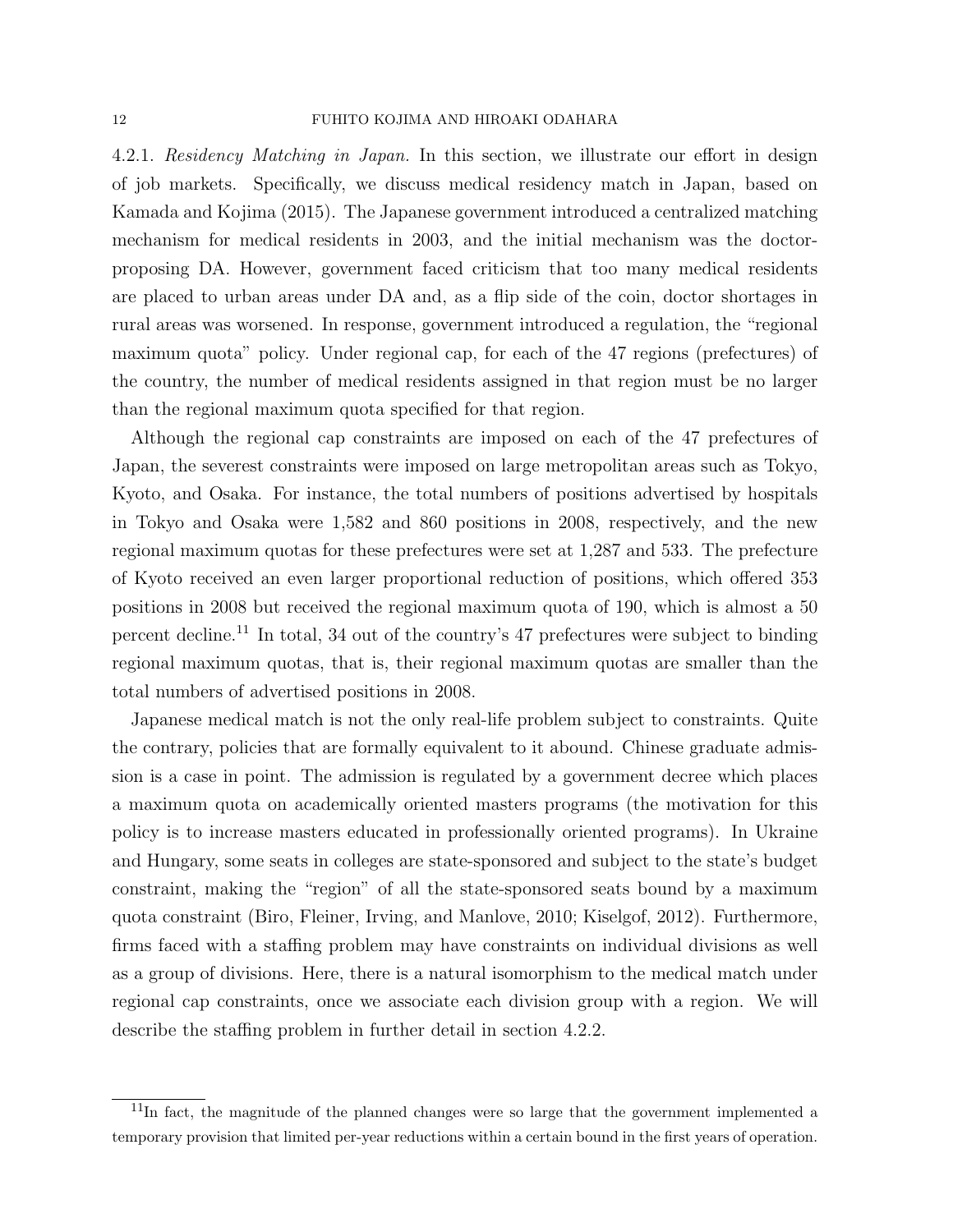Although there are many matching problems with constraints in practice, existing solutions used in those markets suffer from design flaw. Specifically, they lack efficiency or stability or both. To illustrate this point, we present the following example taken from Kamada and Kojima (2015), using the Japanese mechanism as a concrete case (other constrained matching markets suffer from similar drawbacks).

Example 2. The Japan Residency Matching Program (JRMP) mechanism–sometimes simply called "the Japanese mechanism"– is the mechanism in use in Japan now, and it is also perhaps the most common mechanism in practice when faced with regional maximum quotas. The mechanism is identical to the doctor-proposing DA except one point: instead of the actual hospital capacity, the mechanism uses an exogenously given artificial capacity, called the target capacity. The artificial capacity at each hospital is no larger than the hospital's real capacity and, for each region, the sum of the artificial capacities across hospitals in that region does not exceed the regional maximum quota.

To illustrate the problems with the Japanese mechanism, we consider the following toy example. There is just one region, and its regional maximum quota is 10. There are two hospitals in this region,  $A$  and  $B$ , and each hospital has the capacity of 10. There are ten medical residents,  $i_1, \ldots, i_{10}$ . Both of hospitals A and B prefer  $i_1$  to  $i_2$  to ... to  $i_{10}$  to the outside option, while doctors  $i_1$ ,  $i_2$ , and  $i_3$  prefer A to the outside option to B and all other doctors prefer B to the outside option to A.

Now consider the JRMP mechanism: In this example, we assume the target capacities for each hospital is 5, which is similar to practice in Japan. At the first step of the JRMP algorithm, medical residents  $i_1$ ,  $i_2$  and  $i_3$  make applications to hospital A while all other medical residents apply to hospital  $B$ . Hospital  $A$  rejects no one at this round since the number of doctors applying to it in this step does not exceed its target capacity and all the applicants are acceptable to it. By contrast, hospital B rejects  $i_9$  and  $i_{10}$  while accepting the others since the number of doctors making applications to it is larger than the target capacity although it is no larger than B's real capacity. Because doctors  $i_9$  and  $i_{10}$  find A to be unacceptable, the JRMP algorithm terminates at this point. The outcome of this algorithm is given by the following matching:

$$
\mu = \begin{pmatrix} A & B & \phi \\ i_1, i_2, i_3 & i_4, i_5, i_6, i_7, i_8 & i_9, i_{10} \end{pmatrix}.
$$

We consider another matching  $\mu'$  defined by,

$$
\mu' = \begin{pmatrix} A & B \\ i_1, i_2, i_3 & i_4, i_5, i_6, i_7, i_8, i_9, i_{10} \end{pmatrix}.
$$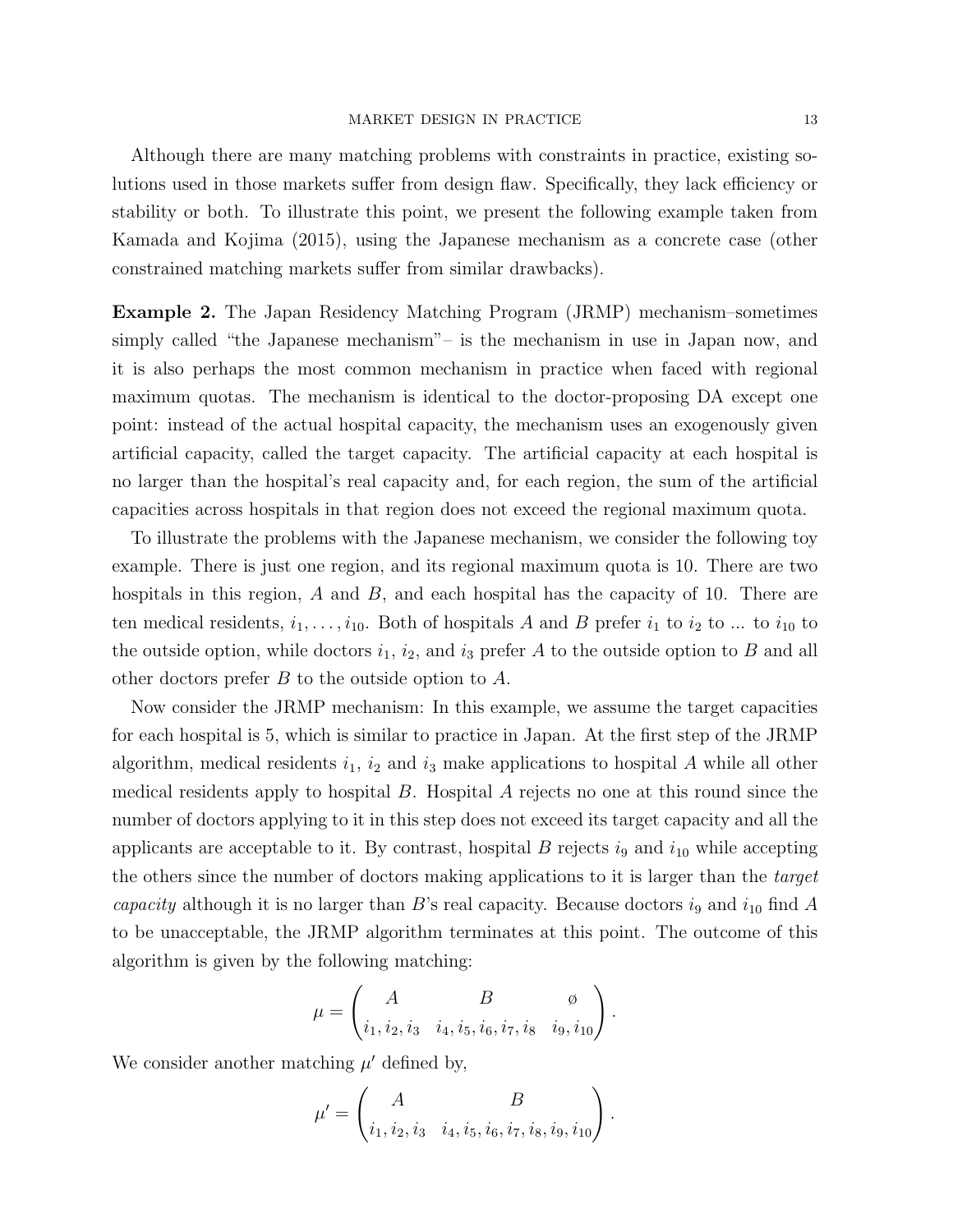Matching  $\mu'$  is feasible because it still satisfies the regional maximum quota. Moreover, every agent is weakly better off with  $i_9$ ,  $i_{10}$ , and B being strictly better off than at  $\mu$ . Hence we conclude that the JRMP mechanism results in an inefficient matching in this environment.

In this problem, we note that the outcome of JRMP is unstable in a certain sense as well. This is because, for example, hospital  $B$  and doctor  $i<sub>9</sub>$  constitute a block, and the regional maximum quota is not binding at  $\mu$ . Therefore, even if  $i_9$  is re-matched with B, the total number of doctors in the region is 9, less than the regional maximum quota of 10. Although we refrain from providing a formal definition of stability under constraints here (see Kamada and Kojima (2015, 2017) for a formal definition and analysis), it seems fair to say that the outcome of the JRMP mechanism violates any reasonable stability  $\Box$ concept.

As mentioned earlier, Kamada and Kojima (2015) study other examples such as graduate school admission in China, medical match in the United Kingdom, and teacher matching in Scotland. They find that all these environments are isomorphic to the problem with regional maximum quotas and mechanisms used in these markets fail efficiency and stability.

The problem with the existing mechanisms is that, although they are seemingly natural variations of known mechanisms like DA, they lost good properties of the original mechanism as a result of modifications. Part of the problem appears to be that the modifications are rather ad hoc, without an eye on what properties (axioms) need to be maintained. Our approach is to explicitly introduce normative properties that one would like to have and design a mechanism that satisfies them. Based on this idea, Kamada and Kojima (2015) introduce a new mechanism that achieves efficiency, stability, and incentive compatibility, among other things. Their flexible deferred acceptance (FDA) algorithm is a variation of DA and identical to the Japanese mechanism except that it attaches a certain "waitlist processing" phase at each step of the algorithm. Intuitively, the waitlist processing phase adjust the artificial capacities at each hospital in a given region in a flexible manner.

Now we describe the FDA more formally. We begin with the empty matching, i.e., a matching in which every doctors is unmatched. Then, each step  $t = 1, 2, \ldots$  proceeds as follows.

• Step t: Each doctor who is not tentatively kept by a hospital applies to her next highest choice (if any).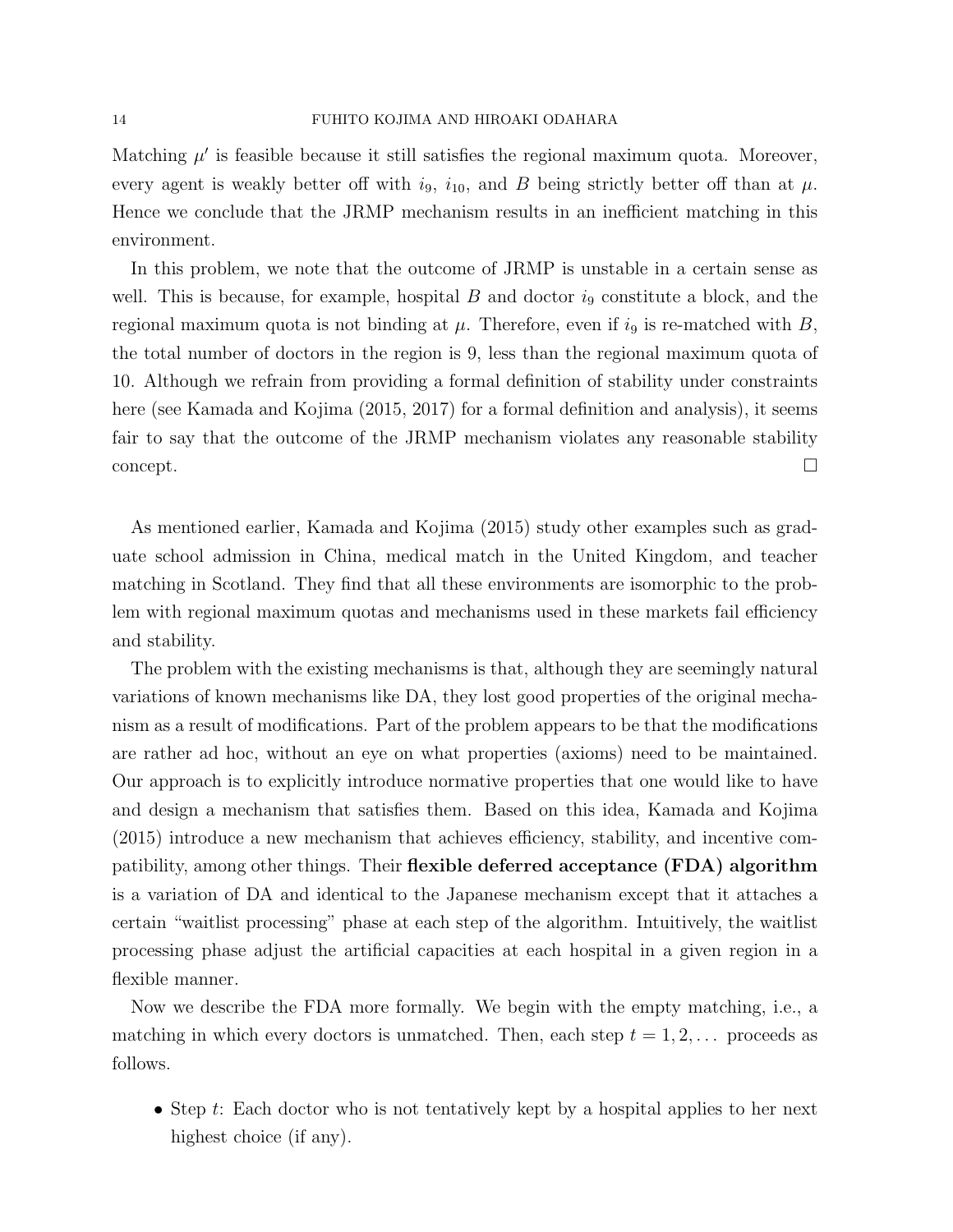- Phase 1: Each hospital considers both new applicants and doctors who are temporarily held from the previous step together, and tentatively accepts its most-preferred acceptable doctors up to its target capacity, put the next preferred acceptable doctors on its waitlist up to its true capacity, and rejects every other doctor.
- Phase 2: Take the first hospital with respect to an exogenously fixed order. If there is any applicant on its waitlist and the total number of doctors tentatively matched in the hospital's region is strictly smaller than its regional maximum quota, then let the hospital tentatively accept its most preferred applicant from its waitlist. Apply the same procedure to the second hospital (again, with respect to the exogenously fixed order), and so forth (and after the last hospital, return to the first hospital). When there is no more applicant to be processed, reject all the remaining doctors on the waitlist and proceed to the next step.

The algorithm terminates at a step in which no rejection occurs–given that the numbers of doctors and hospitals are finite, it is clear that this algorithm terminates in a finite number of steps. The FDA mechanism is defined as the mechanism that produces the matching at the termination of the above algorithm.

FDA is similar to DA but guarantees feasibility of the produced match, i.e., satisfies the regional cap constraints. The difference of FDA from JRMP in that it lets hospitals accept doctors in a flexible fashion because of waitlist-processing. Specifically, Phase 1 of the FDA algorithm is identical to a phase in JRMP, while Phase 2 allows hospital accept (temporarily) more doctors from the waitlist as long as the corresponding region's cap is not filled yet. FDA eliminates inefficiency of the Japanese mechanism thanks to this waitlist-processing phase. Generally, Kamada and Kojima (2015) establish that FDA produces a stable and constrained efficient matching in the presence of regional cap constraints. To illustrate, in Example 2, inefficiency occurred in the JRMP mechanism because doctors  $i_9$  and  $i_{10}$  are rejected from hospital B due to the artificial capacity even though neither the hospital's real capacity nor the regional maximum quota is binding. The FDA algorithm eliminates this kind of inefficiency by allowing hospital B to accept doctors  $i_9$  and  $i_{10}$  from the waitlist in Phase 2.

In addition to efficiency and stability, incentive compatibility is an important property for the matching mechanism. Kamada and Kojima (2015) show that FDA is strategyproof for doctors. Moreover, they show that the matching produced by the FDA mechanism is Pareto superior to the JRMP outcome for doctors. In other words, each doctor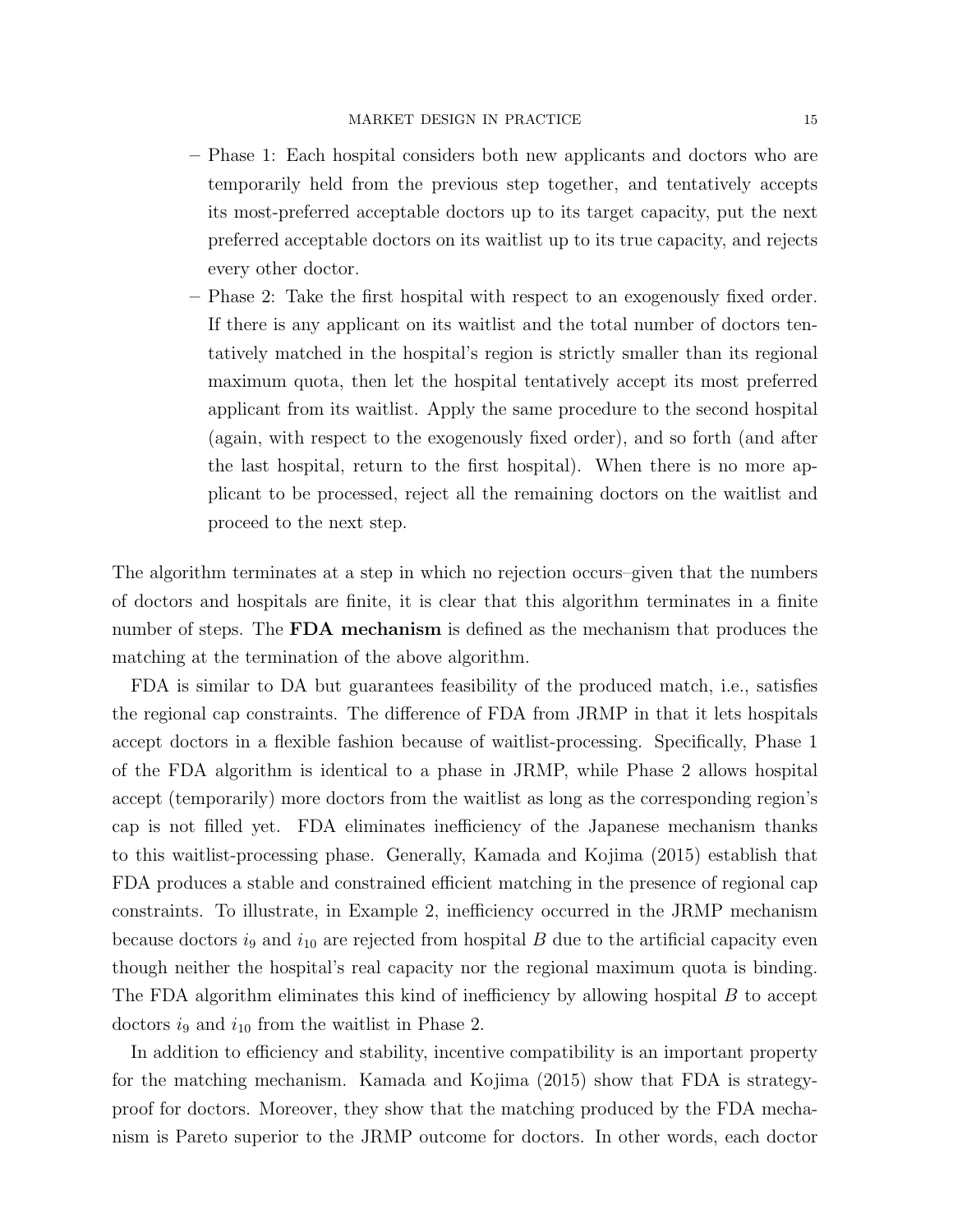weakly prefers the outcome of FDA to the outcome of JRMP. An implication of this result is that the number of unmatched doctors will weakly decrease if the mechanism were to be changed from JRMP to FDA.

For practical implementation, an important question would be whether the magnitude of improvement by a better mechanism is substantial enough to warrant (likely costly) implementation of a new mechanism. To make a progress on this question, Kamada and Kojima (2015) conduct numerical analysis. In their simulations, artificially generated preference data are used. Specifically, preferences of doctors and hospitals are randomly generated following a certain distribution, with the model parameters calibrated to match the publicly available data for Japanese medical residency matching. They compute how many doctors are matched and unmatched, respectively, under the original, unconstrained DA, JRMP, and FDA. They first find that regional maximum quotas can leave significantly more doctors unmatched: About 800 out of about 8300 doctors are unmatched in the unconstrained DA, which is substantially smaller than 1400 in the JRMP mechanism. They also find that FDA eliminates much of the loss due to regional caps. The FDA mechanism leaves roughly 1000 doctors unmatched, which is an increase of merely 200 additional doctors over the unconstrained DA, which is much smaller than the corresponding figure for JRMP, namely 600 additional unmatched doctors. We refer interested readers to Kamada and Kojima (2015) for further detail including the simulation methods and additional numerical results.

Clearly, a major limit of the numerical study presented above is that it is based on artificially created data. Although Kamada and Kojima (2015) calibrated the numerical model's parameters to match publicly available data, it is nevertheless obvious that the match is not perfect. The number of unmatched doctors under JRMP, for example, is about 1400 in their simulation, which is much larger than the actual numbers, which were about 300 in years around the introduction of the regional cap constraint.<sup>12</sup> We are hoping to obtain real data on residency match to do more realistic simulations.

4.2.2. Assignments of New Employees in a Firm. In human resource allocation in the private sector, there is also a need to avoid biasing employees to certain regions or divisions. Furthermore, in corporate human resources, it is usually unacceptable for organizations to leave its employees unmatched. Perhaps for these reasons, Japanese firms often ignored the wishes of at least one side of the division and the employee when deciding on assignments.

<sup>12</sup>https://jrmp2.s3-ap-northeast-1.amazonaws.com/koho/2007/2007kekka koho.pdf, last accessed on August 29th, 2021.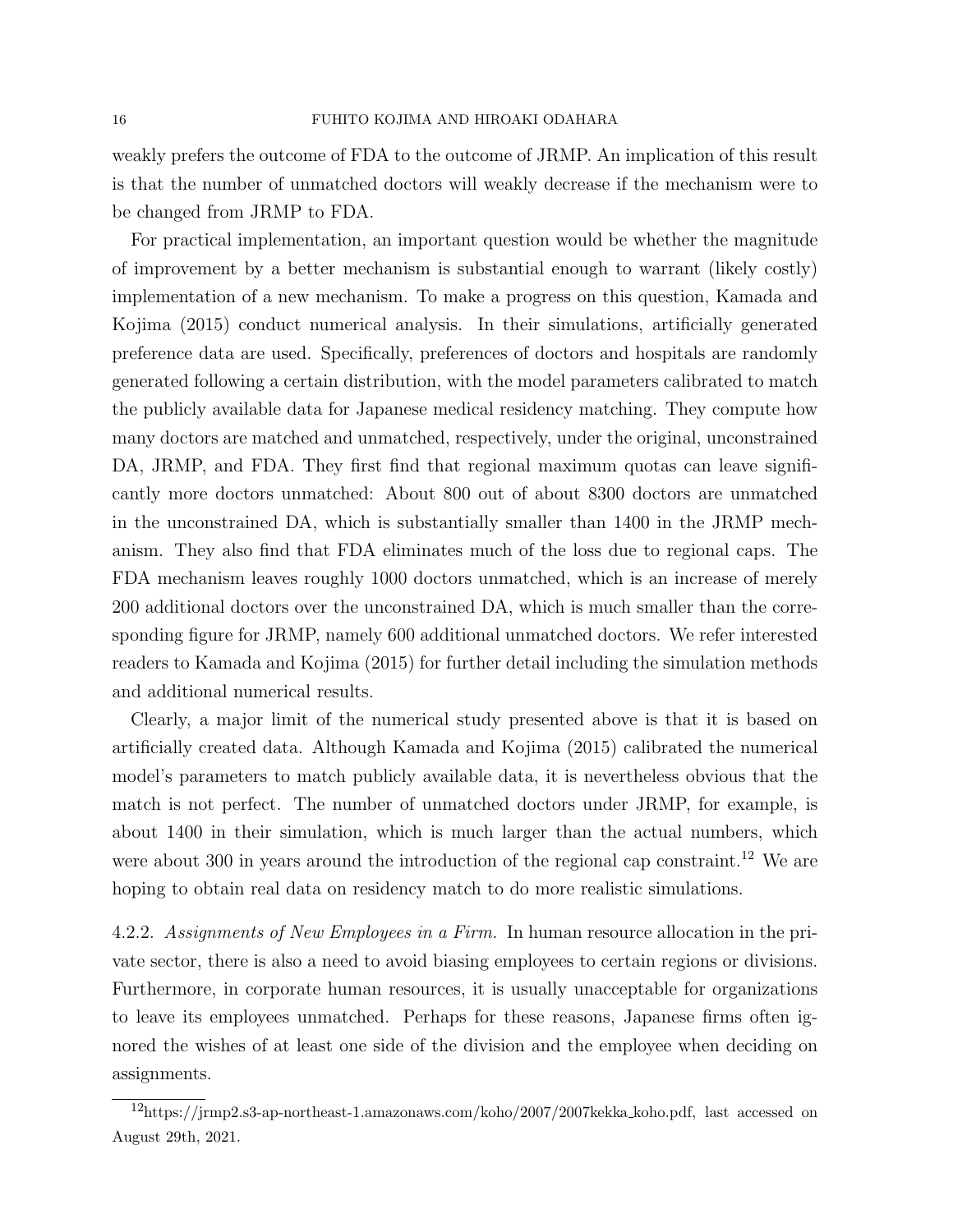We have launched a team that aims to study how to improve personnel assignment in organizations, as well as actually help improve the procedures in practice. Our team includes the authors, Akira Matsushita, and Yusuke Narita. We have partnered with Sysmex Corporation, a Japanese medical device manufacturer, to apply matching theory to human resource allocation. As a first project, we used the FDA to determine the assignments for employees who joined the firm in April 2021.

The decision to use FDA was not in the initial plan, but its benefit became increasingly clear as we talked about their needs in meetings. One of the features of their problem is that there are multiple divisions that belong to a larger unit which we call a "division group." For instance, there are multiple research teams within one research facility of the firm, and capacity constraints are imposed on individual research teams as well as the entire facility; for sales representatives, there are capacity constraints on individual sales offices as well as on each region (e.g., Sapporo, Sendai, and so on). We observe that the setting is identical to the one for residency match under regional cap constraints, once we associate each division with a hospital and each division group with a region. Therefore, the FDA turned out to be an appealing market design.

And in fact, the FDA proved useful in this case. While we mentioned to the firm's officials that one could use a JRMP-style algorithm, i.e., set artificial capacities at the individual division level, we explained that such a mechanism can entail efficiency loss. The firm's officials recognized FDA's efficiency gain over the JRMP-style design and adopted it. When we implemented FDA, we compared its performance to what would have happened if we were to stick to the more traditional JRMP-style design, using the real data submitted by the participants. We found that FDA improves the match for employees, and that the magnitude of the improvement was quite significant (detailed analysis will not be included here and deferred to a full paper to be written). Overall, our new design succeeded in accommodating practical issues at the firm related to assignment while incorporating the wishes of both divisions and employees.

One important research question we are trying to answer is to measure the long-run impact of matching mechanisms. Theory suggests that the new mechanisms improve the satisfaction level of the employees (and likely division leaders as well), and possibly the performance of the firm may be affected. Empirically, however, the long-run impact of the introduction of the FDA is yet to be measured, and we plan to continuously observe it. Meanwhile, the preliminary feedback we have received from the participants so far suggests that the employees and divisions were assigned with highly desirable outcomes, and they report high levels of satisfaction and motivation than in previous years. Among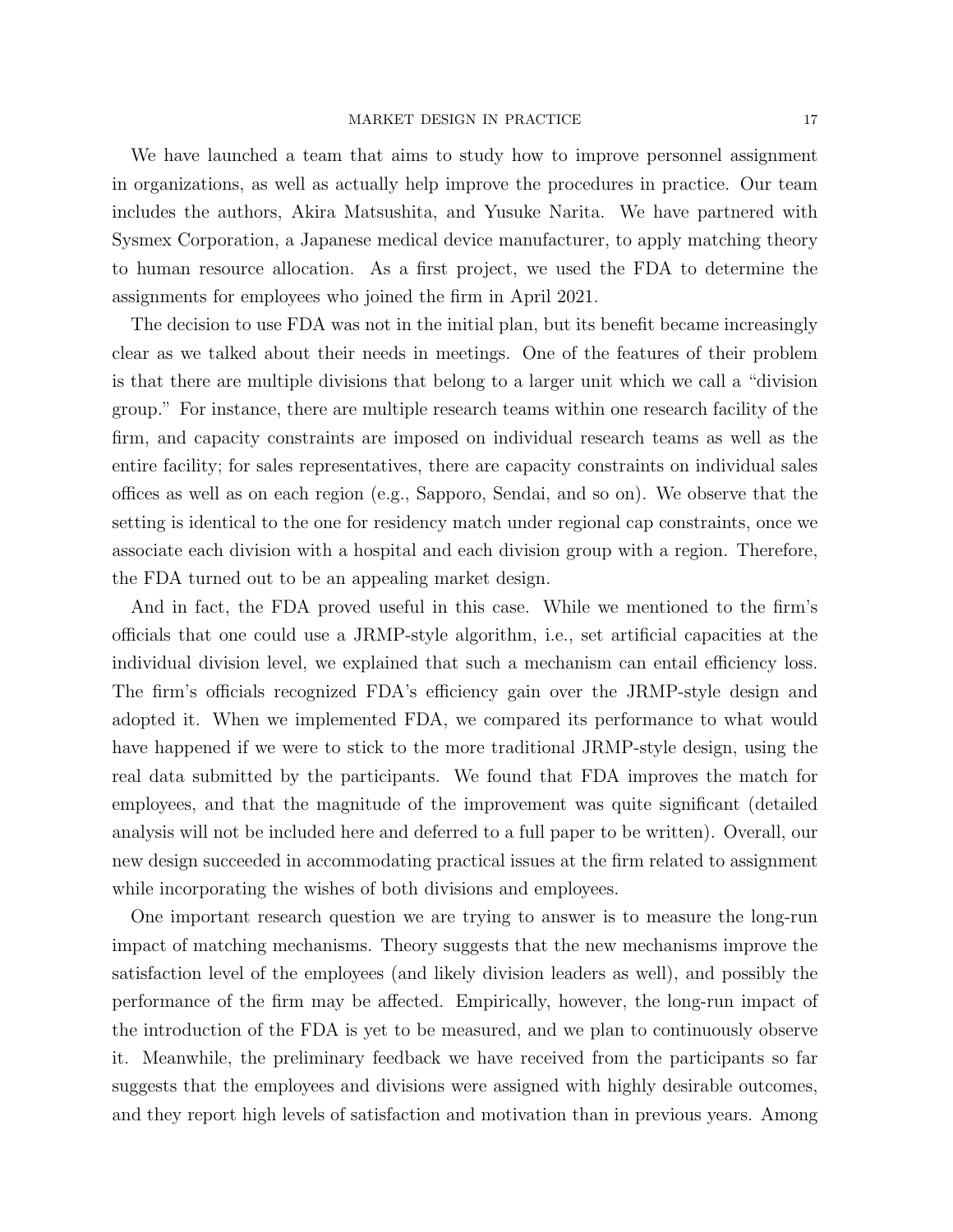the reasons cited by the participants for this high level of satisfaction is that they were led to give serious thoughts on their own preferences and appeal to the other side during the process of forming preferences and participating in the formal matching process. This aspect appears to be often ignored or minimized in the formal analysis in matching theory, but it may be of a big practical importance and may merit further scrutiny.

#### 5. Conclusion

This paper surveyed some of the recent advances in matching theory and our effort to implement mechanisms in practice. To conclude here, we discuss how our implementation efforts could enrich research and vice versa.

When one thinks of a relation between research and practical implementation, the benefit that research has on implementation seems rather obvious at this point, if not 20 years ago. Guided by theory, there are many examples of successful reorganizations of marketplaces, ranging from medical match, school choice, organ allocation, and spectrum auction, just to name a few. This also seems to be apparent in our own projects such as daycare assignment, medical match, and internal personnel allocation in firms. A possibly more nontrivial question is, how about the opposite direction? What, if any, does practical implementation do to improve research? Once researchers have mathematically proven what desirable properties a certain mechanism has, isn't the implementation "just an application" of existing knowledge off the shelf?

We argue that practical implementations can be sources for research ideas and enrich research. For example, when we talked with multiple firms interested in personnel assignments, we became aware that divisions in a firm often have flexibility about how many positions of each type to offer to its employee, as long as the division's budget constraint is satisfied. The setting here is more general than the common constraint in division groups mentioned in Section 4.2.2 because different positions may have different cost, so the FDA mechanism cannot be used off the shelf. The constraint, however, satisfies the general feasibility constraint analyzed in Kamada and Kojima (2017). That paper provides an algorithm to find a "weakly stable" matching under general constraints, although they also observed that such an algorithm is not necessarily strategy-proof for the applicants. In an ongoing effort to address this problem, we recently found an algorithm that not only finds a weakly stable matching but also is strategy-proof for the applicant under budget constraints. Currently, we are evaluating whether the new mechanism is practical in the intended applications and, in particular, whether there is any unintended negative consequence associated with the new design.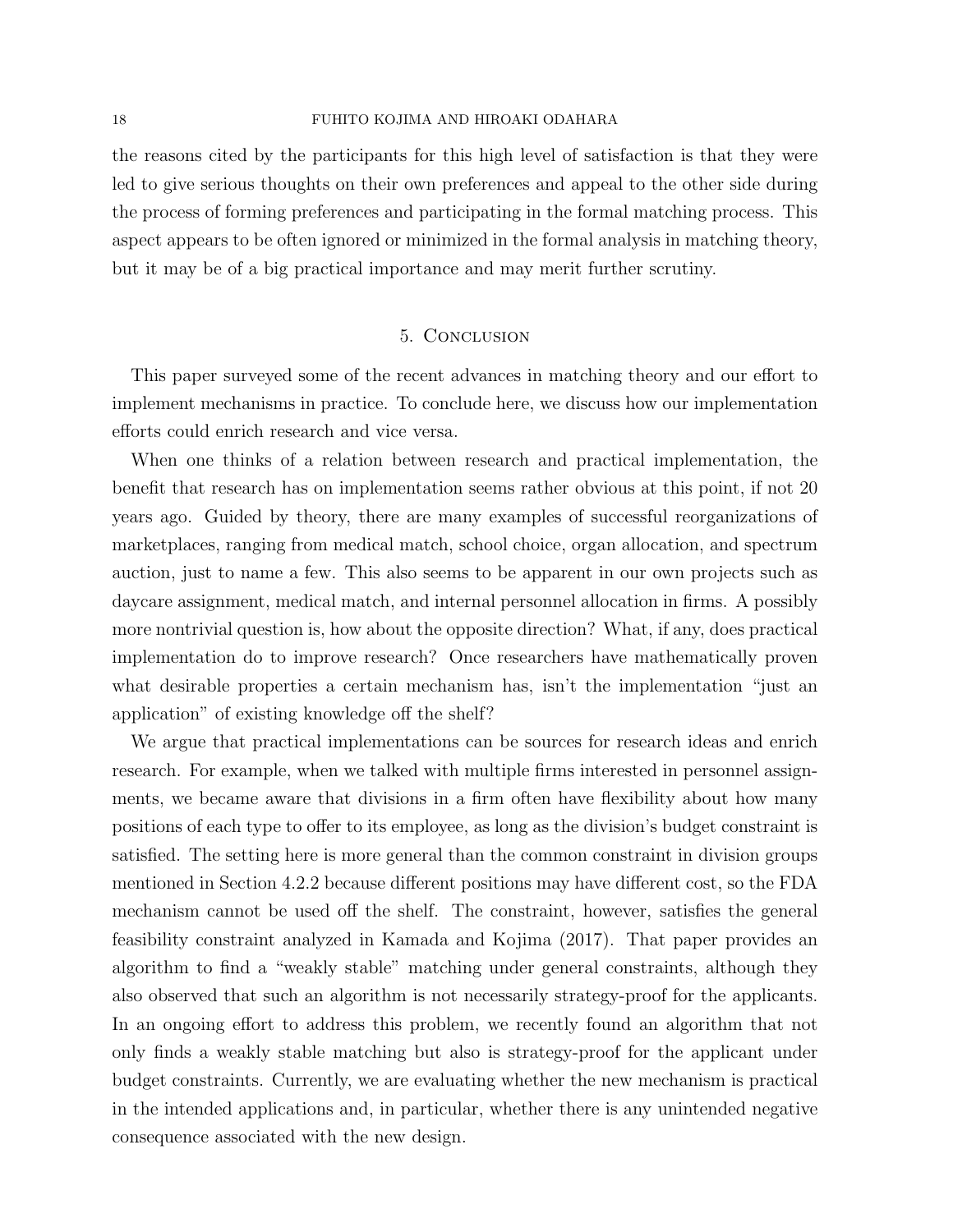Another example of this kind concerns daycare assignment. As we delved into institutional details of childcare and interacted with various stakeholders such as parents and municipality officials, it became increasingly apparent to us that the city boundary can hinder efficient assignments of daycare seats. In the current practice, the daycare system of each municipality primarily serves its own residents. Even if the municipality allows residents in other districts to apply, their priority is set lower than the residents and, given that the chance for admission is very low while the application process is costly (the applicant needs to submit an application separately to each municipality), the number of such "inter-municipality" daycare admission is very low. This seems like a significant problem, given that there are over 1,700 municipalities in Japan, with each municipality serving only a relatively small population and geographic area. Moreover, many parents may find it convenient to put their child to a daycare close to their workplace that is in different city from the city where their home is (which is especially commonplace in a large metropolitan area such as Tokyo). A work in progress by Yuichiro Kamada and Kojima formalized this problem and found an algorithm that produces a constrained-efficient fair matching subject to a "balanced exchange" requirement, the property that the number of non-residents admitted to daycares in a city is equal to that city's residents who are admitted to daycares in other cities.<sup>13</sup>

These are among the research ideas that are directly motivated by our effort to learn from practical issues in applications. We are optimistic that researcher-practitioner interactions, like the ones we conduct with the help of UTMD, will not only benefit society at large but also enrich research itself.

#### **REFERENCES**

- ABDULKADIROĞLU, A., AND T. SÖNMEZ (2003): "School Choice: A Mechanism Design Approach," American Economic Review, 93, 729–747.
- Asai, Y., R. Kambayashi, and S. Yamaguchi (2015): "Childcare availability, household structure, and maternal employment," Journal of the Japanese and International Economies, 38, 172–192.
- Biro, P., T. Fleiner, R. Irving, and D. Manlove (2010): "The College Admissions Problem with Lower and Common Quotas," Theoretical Computer Science, 411(34-36), 3136–3153.

<sup>13</sup>See also Hafalir, Kojima, and Yenmez (2018) who study conditions under which such a balanced exchange constraint is compatible with the standard stability requirement.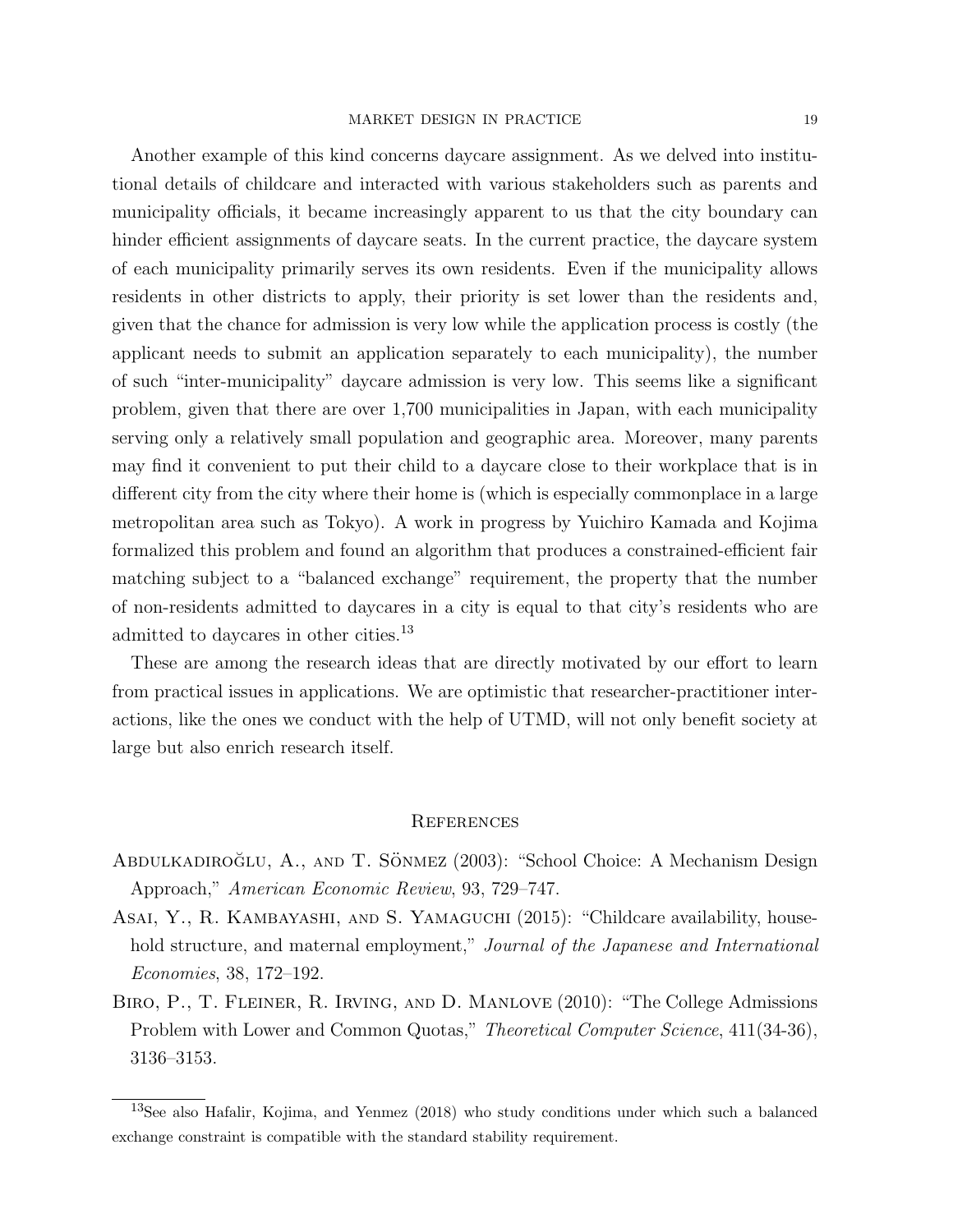- BUDISH, E., AND E. CANTILLON (2012): "The Multi-unit Assignment Problem: Theory and Evidence from Course Allocation at Harvard," American Economic Review, 102, 2237–2271.
- Cabinet Office of Japan (2017): "On the new child- and childbearing support policy (in Japanese)," http://www8.cao.go.jp/shoushi/shinseido/outline/pdf/setsumei.pdf, Accessed on 2018-03-15.
- DUBINS, L. E., AND D. A. FREEDMAN (1981): "Machiavelli and the Gale-Shapley algorithm," American Mathematical Monthly, 88, 485–494.
- GALE, D., AND L. S. SHAPLEY (1962): "College Admissions and the Stability of Marriage," American Mathematical Monthly, 69, 9–15.
- Hafalir, I. E., F. Kojima, and M. B. Yenmez (2018): "Interdistrict school choice: A theory of student assignment," Available at SSRN 3307731.
- Kamada, Y., and F. Kojima (2015): "Efficient Matching under Distributional Constraints: Theory and Applications," American Economic Review, 105(1), 67–99.
- (2017): "Stability concepts in matching with distributional constraints," *Journal* of Economic Theory, 168, 107–142.
- $-$  (2021): "Fair matching under constraints: Theory and applications," forthcoming, Review of Economic Studies.
- KISELGOF, S.  $(2012)$ : "Matching Practices for Universities-Ukraine," http://www.matching-in-practice.eu/index.php/matching-inpractice/universities/ukraine.
- KOJIMA, F. (2015): "Finding all stable matchings with couples," *Journal of Dynamics* & Games, 2(3&4), 321.
- (2017): Recent Developments in Matching Theory and Their Practical Applicationsvol. 1 of Econometric Society Monographs, p. 138–175. Cambridge University Press.
- KOJIMA, F., P. A. PATHAK, AND A. E. ROTH (2013): "Matching with Couples: Stability and Incentives in Large Markets," Quarterly Journal of Economics, 128, 1585–1632.
- Ministry of Health, Labour and Welfare (2014): "Summary of the Survey on the Regional Child Welfare Project (in Japanese)," http://www.mhlw.go.jp/toukei/saikin/hw/jidou/12/dl/kekka-01.pdf.
- (2017): "Summary of the Current Status of Non-Publicly Certified Daycare Centers, Fiscal Year 2015 (in Japanese)," http://www.mhlw.go.jp/file/04-Houdouhappyou-11907000-Koyoukintoujidoukateikyoku-Hoikuka/0000112872 1.pdf.